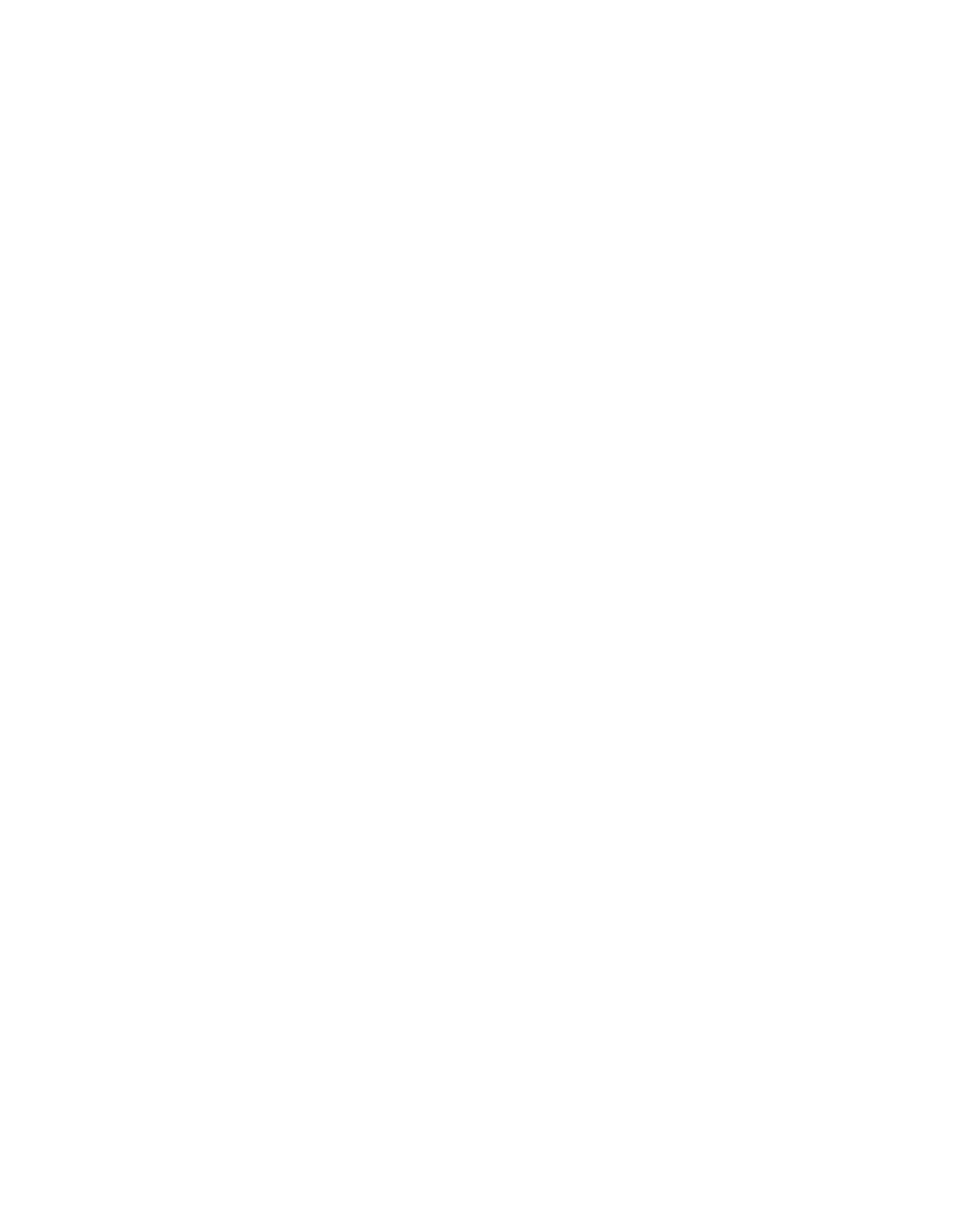

# **Table of Contents**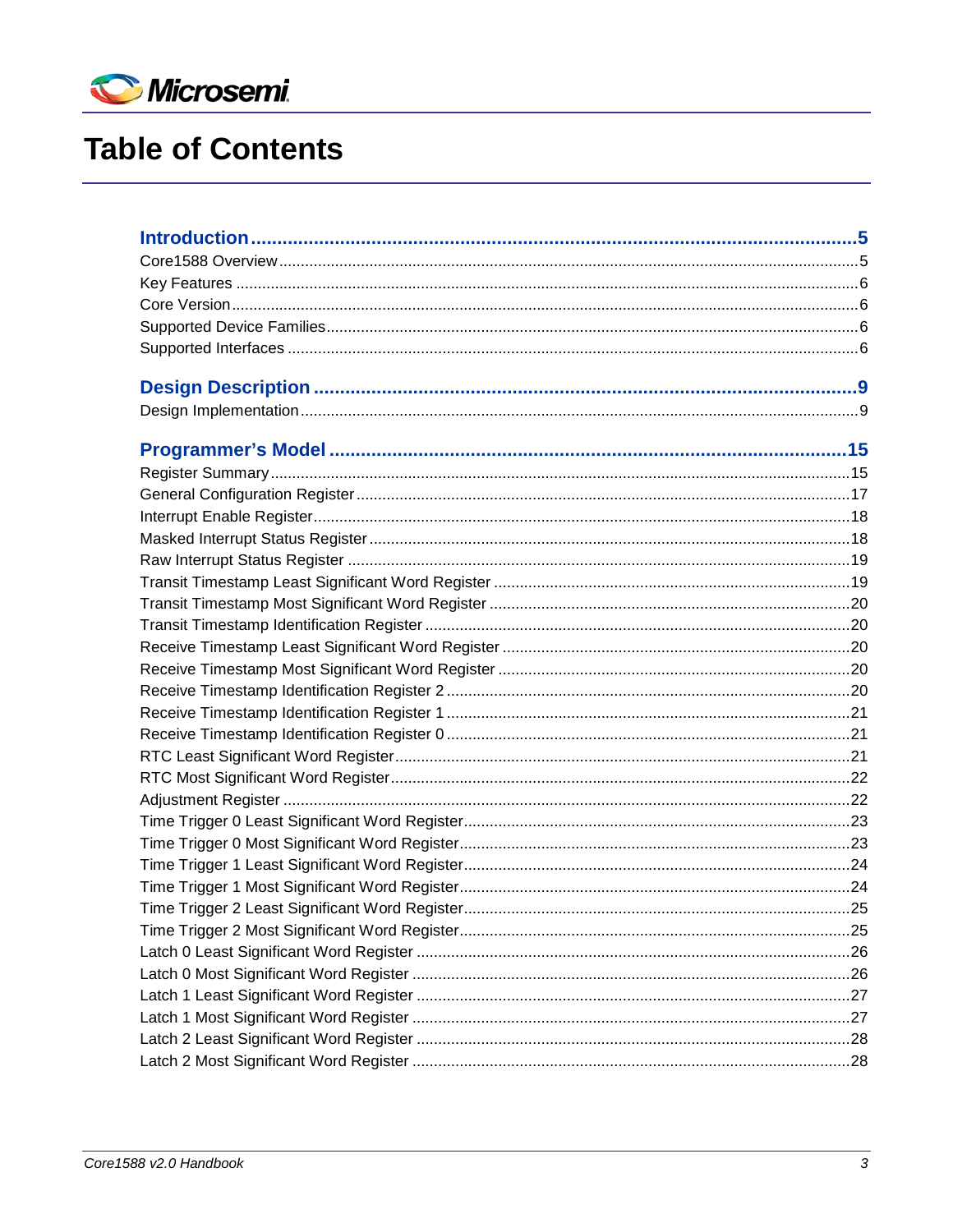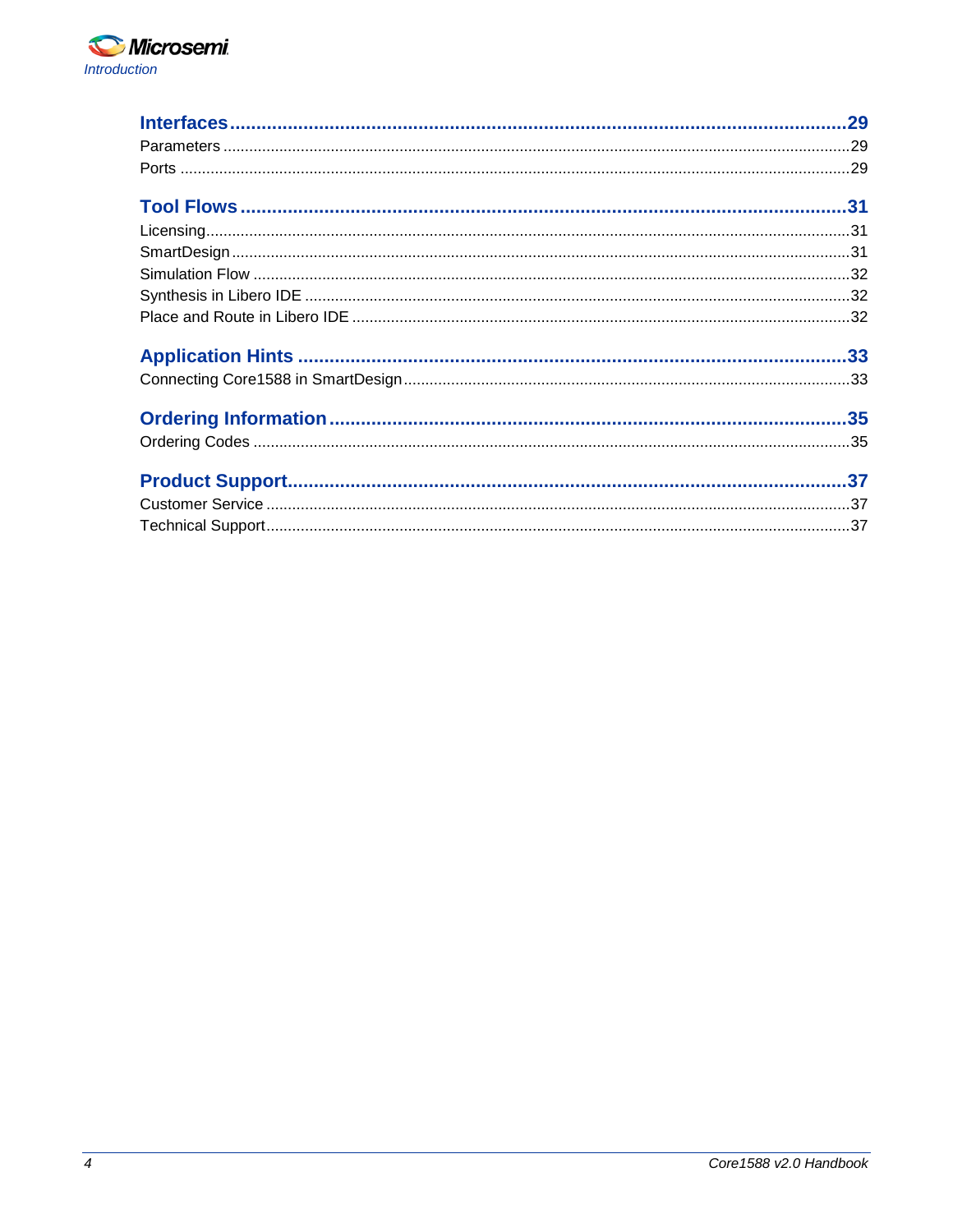

# <span id="page-4-0"></span>Introduction

### <span id="page-4-1"></span>Core1588 Overview

Core1588 provides hardware support for the implementation of an IEEE 1588 Precision Time Protocol (PTP) capable system. A firmware component that interacts with Core1588 will also form part of such a system. Core1588 maintains a Real Time Counter (RTC) and monitors the Ethernet MAC-PHY interface to identify IEEE 1588 type frames. The core timestamps receipt and transmission of these frames and, when enabled, can interrupt the system processor to cause action to be taken. Core1588 supports full duplex operation. An APB interface is present on the core and this allows the system processor to control how the core operates and to retrieve timestamp information.

Latch inputs and trigger outputs are present on Core1588 and these provide the ability to accurately timestamp system events and to effect actions at predefined times. The interrupt mechanism can be used to alert the system processor when a latch or trigger event occurs but the processor does not necessarily have to be critically involved time wise in responding to latch and trigger events. For example, a trigger output could be used directly to cause some other action to occur in the system without waiting for the processor to do something.

Core1588 is currently targeted primarily at SmartFusion devices and it is intended that it will be used in conjunction with the (hard) MAC included within the MSS component of these devices. Core1588 is itself a soft core that will be implemented in the FPGA fabric of a SmartFusion device. The (RMII) MAC-PHY interface of SmartFusion can be made available to the FPGA fabric of the device and this feature is employed to connect Core1588 to the system appropriately, allowing it to monitor Ethernet traffic.



**Figure 1** Core1588 in a SmartFusion Device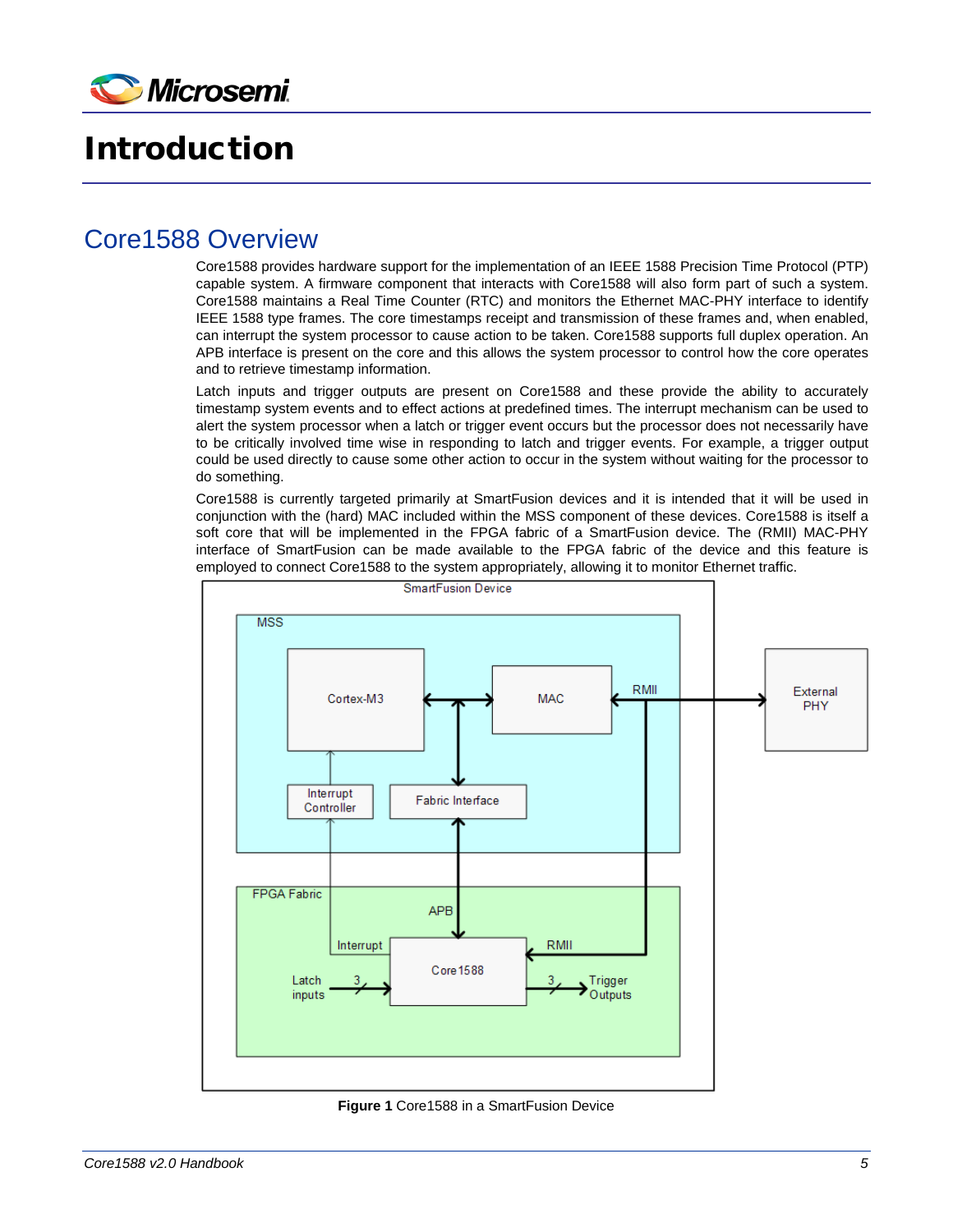

### <span id="page-5-0"></span>Key Features

- Real Time Clock (RTC) (32 bit seconds counter and 32 bit nanoseconds counter)
- Supports up to 3 latch inputs and up to 3 trigger outputs
- APB interface for processor access
- RTC value can be written directly
- RTC can be speeded up or slowed down
- Monitors RMII interface to detect IEEE 1588 frames
- Supports full duplex operation
- Can generate interrupt when IEEE 1588 frame detected or when latch/trigger event occurs
- Supports 100 Mbps operation only

### <span id="page-5-1"></span>Core Version

This handbook supports Core1588 version 2.0.

### <span id="page-5-2"></span>Supported Device Families

**SmartFusion** 

## <span id="page-5-3"></span>Supported Interfaces

### **RMII**

Core1588 monitors the RMII interface between a MAC and PHY and detects the transmission and reception of IEEE 1588 frames. The core takes in all the RMII signals as inputs and so does not present a functional RMII interface. Transmit and receive related RMII signals alike are inputs to Core1588.

### **APB**

An APB (version 3) interface is included on the core to allow a system processor to access various control and status registers in the core.

### **Supported Tool Flows**

Core1588 requires Libero v9.1 SP2 or later.

### <span id="page-5-4"></span>**Utilization and Performance**

A summary of utilization and performance information for Core1588 is listed i[n Table 1](#page-5-4) through [Table 3.](#page-6-0)

|  |  |  |  | Table 1 Core1588 Device Utilization and Performance (Minimum Configuration) |  |  |
|--|--|--|--|-----------------------------------------------------------------------------|--|--|
|--|--|--|--|-----------------------------------------------------------------------------|--|--|

| Family                                       |                                                                                                             | Tiles                |       | <b>Utilization</b> |         | <b>Performance (MHz)</b> |                 |  |
|----------------------------------------------|-------------------------------------------------------------------------------------------------------------|----------------------|-------|--------------------|---------|--------------------------|-----------------|--|
|                                              | <b>Sequential</b>                                                                                           | <b>Combinatorial</b> | Total | <b>Device</b>      | Total % | <b>PCLK</b>              | <b>RMII CLK</b> |  |
| SmartFusion                                  | 814                                                                                                         | 1184                 | 1998  | A2F200M3F          | 44      | 100                      | 90              |  |
|                                              | Note: Data in this table were achieved using typical synthesis and layout settings. Top level configuration |                      |       |                    |         |                          |                 |  |
| parameters were set to their default values. |                                                                                                             |                      |       |                    |         |                          |                 |  |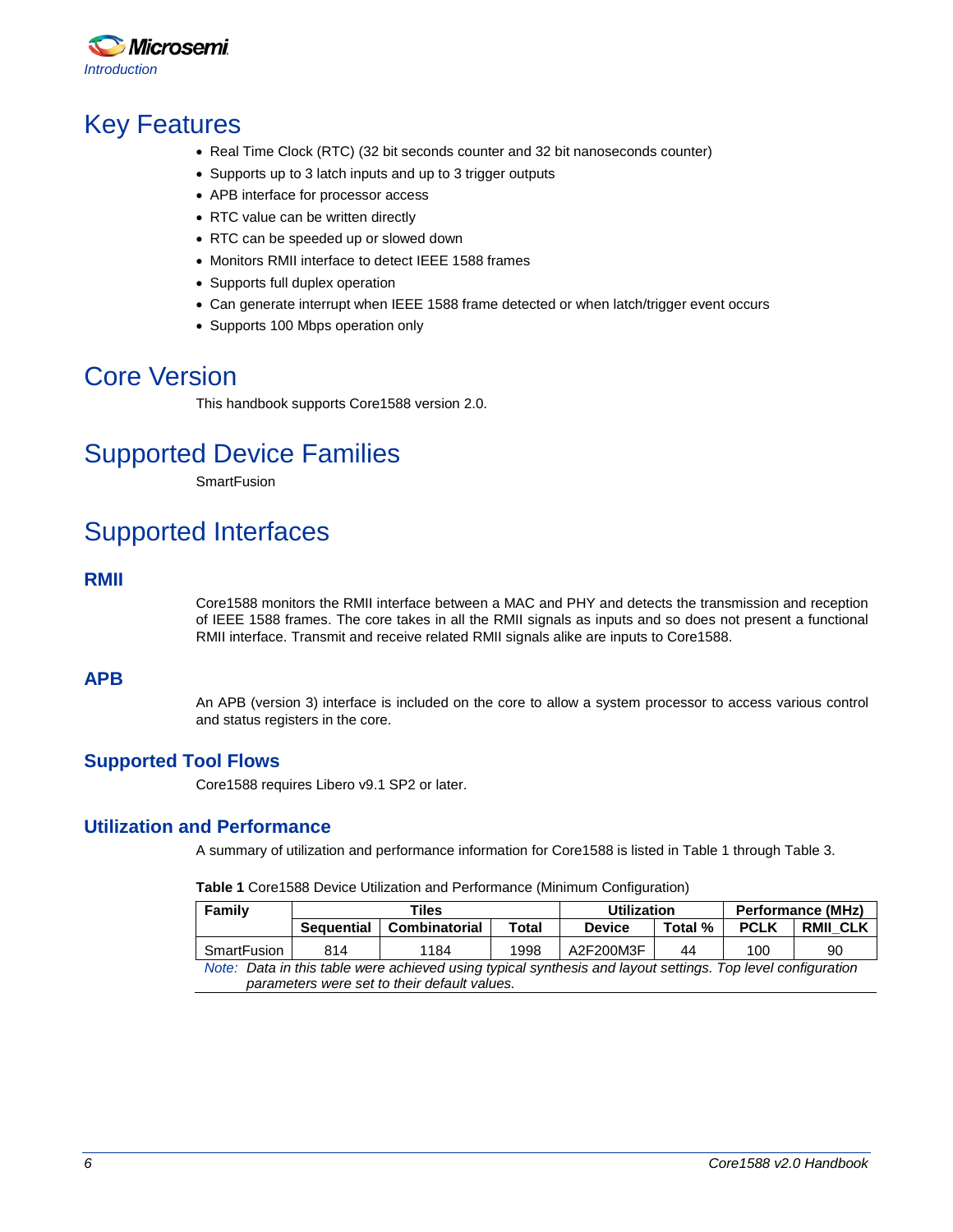

#### **Table 2** Core1588 Device Utilization and Performance (Typical Configuration)

| Family                                                                                                                                                                                             |                   | Tiles         |       | <b>Utilization</b> |         | <b>Performance (MHz)</b> |                 |  |
|----------------------------------------------------------------------------------------------------------------------------------------------------------------------------------------------------|-------------------|---------------|-------|--------------------|---------|--------------------------|-----------------|--|
|                                                                                                                                                                                                    | <b>Sequential</b> | Combinatorial | Total | <b>Device</b>      | Total % | <b>PCLK</b>              | <b>RMII CLK</b> |  |
| SmartFusion                                                                                                                                                                                        | 948               | 1436          | 2384  | A2F200M3F          | 52      | 100                      | 85              |  |
| Note: Data in this table were achieved using typical synthesis and layout settings. Top level configuration<br>parameters that differ from their default values were set as follows: TRIG_NUM = 1, |                   |               |       |                    |         |                          |                 |  |
|                                                                                                                                                                                                    | LATCH NUM $= 1$ . |               |       |                    |         |                          |                 |  |

#### <span id="page-6-0"></span>**Table 3** Core1588 Device Utilization and Performance (Maximum Configuration)

| Family                                                                                 |                                                                                                             | Tiles                |       | <b>Utilization</b> |         | <b>Performance (MHz)</b> |                 |  |
|----------------------------------------------------------------------------------------|-------------------------------------------------------------------------------------------------------------|----------------------|-------|--------------------|---------|--------------------------|-----------------|--|
|                                                                                        | Sequential                                                                                                  | <b>Combinatorial</b> | Total | <b>Device</b>      | Total % | <b>PCLK</b>              | <b>RMII CLK</b> |  |
| SmartFusion                                                                            | 1217                                                                                                        | 1974                 | 3191  | A2F200M3F          | 70      | 100                      | 80              |  |
|                                                                                        | Note: Data in this table were achieved using typical synthesis and layout settings. Top level configuration |                      |       |                    |         |                          |                 |  |
| parameters that differ from their default values were set as follows: TRIG_NUM = $3$ , |                                                                                                             |                      |       |                    |         |                          |                 |  |
|                                                                                        | LATCH NUM = 3.                                                                                              |                      |       |                    |         |                          |                 |  |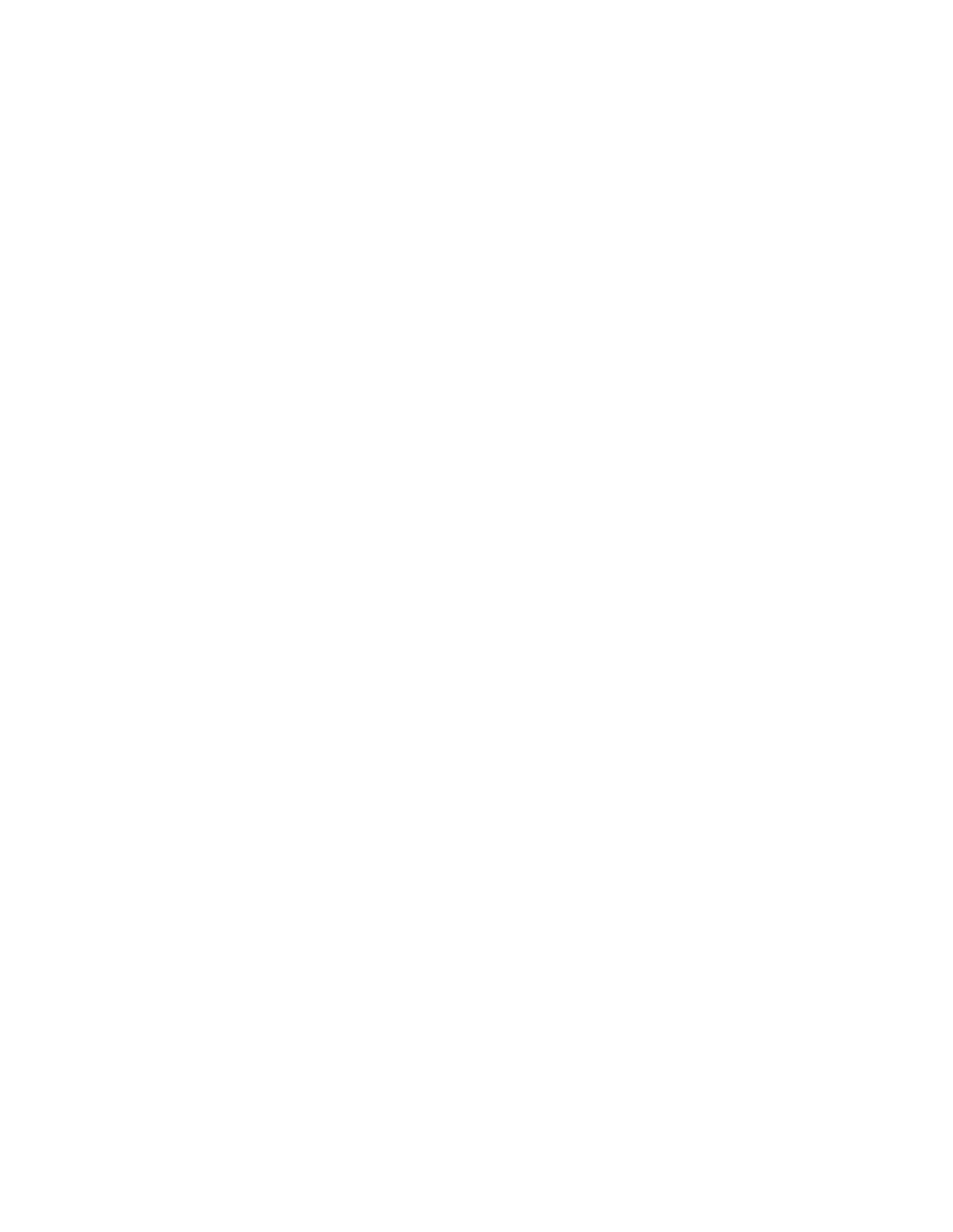

# <span id="page-8-0"></span>Design Description

## <span id="page-8-1"></span>Design Implementation



<span id="page-8-2"></span>**Figure 2** Overview of Core1588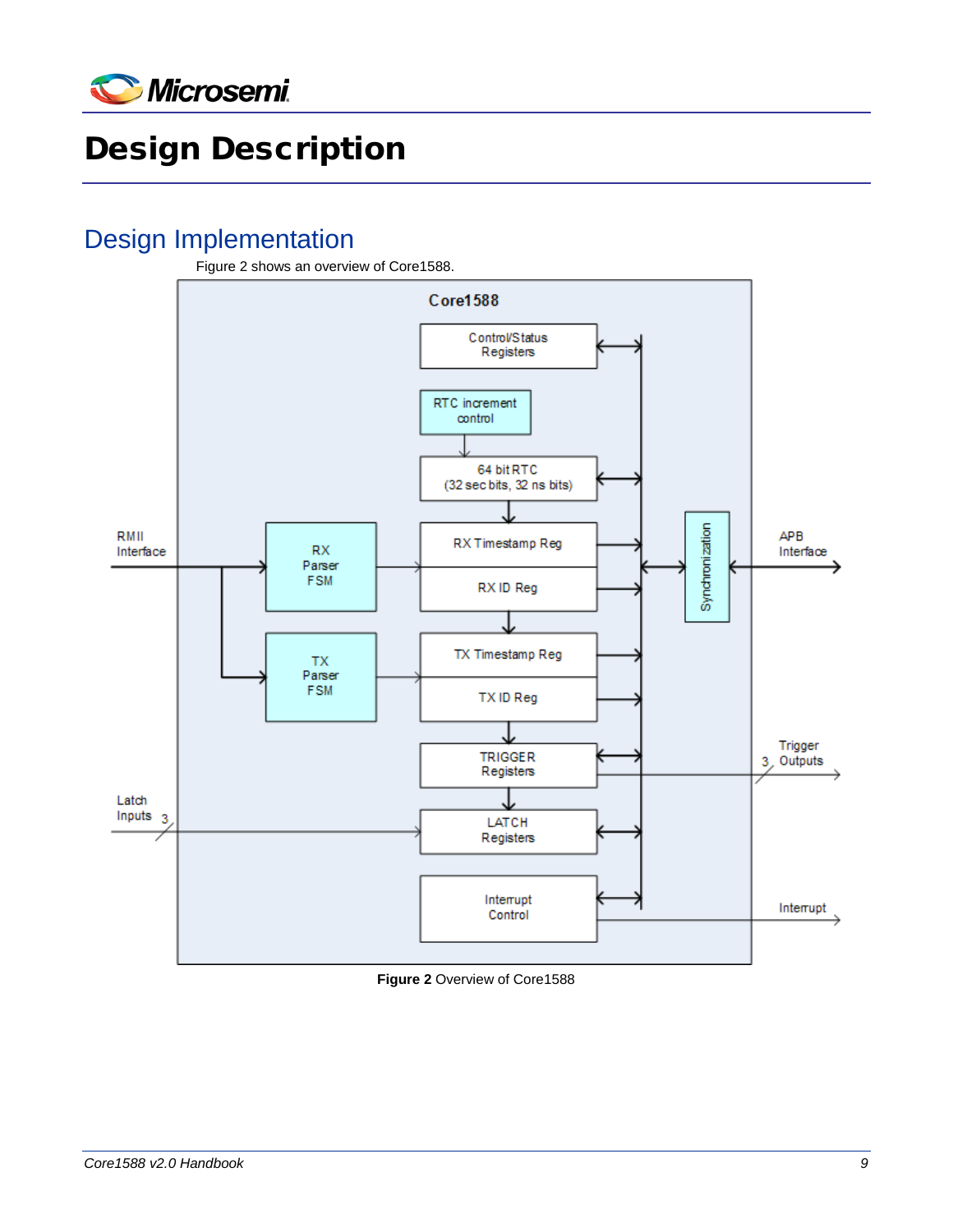

### **RTC**

Core1588 contains an RTC with a 32 bit nanoseconds counter and a 32 bit seconds counter. When the nanoseconds counter reaches 1 x 10<sup>9</sup>, it reverts to zero and the seconds counter increments by 1. Through the core's APB interface, the system processor can set the RTC value directly as well as speed up or slow down the RTC rate.

Writing to the RTCL and RTCM registers sets the RTC value. The value written to RTCL is used to update the 32 bit nanoseconds counter and the value written to RTCM updates the 32 bit seconds counter. The RTCL register should be written to first, followed by a write to the RTCM register. The write to RTCL only takes effect when the RTCM register is written to. In this way, all 64 bits of the RTC are updated on the same clock cycle.

When reading the RTC, RTCL should be read first followed by the RTCM register. Reading the RTCL register causes a snapshot to be taken of the 32 bit seconds counter and this snapshot value is returned on the subsequent read of the RTCM. This mechanism ensures that the RTCM and RTCL values are coincident.

The RTC is clocked by the 50 MHz RMII\_CLK signal. On each rising edge of RMII\_CLK the nanoseconds count increases by 20, when no adjustment is applied. Speeding up or slowing down of the RTC can be achieved by adding more or less than 20 to the count on some rising edges of RMII\_CLK. The ADJUST register is used to control adjustment of the RTC. This register contains a five bit adjustment value to add to the nanoseconds count (when not adding the default of 20), an enable bit and 24 bits for a counter rollover value. (The remaining two bits of the 32 bit ADJUST register are reserved.) When the enable bit is set, the 24 bit counter rollover value is used in conjunction with an independent 24 bit counter, also clocked by RMII\_CLK. This counter increments by 1 on each RMII\_CLK rising edge and when its value matches the 24 bit value held in the ADJUST register the counter returns to zero and begins to increment again. At the same time, the adjustment value held in the upper five bits of the ADJUST register is added to the RTC nanoseconds count instead of the usual value of 20. In this way the nanoseconds count can occasionally be updated by an amount greater than or less than 20, essentially allowing the RTC to be speeded up or slowed down. The amount by which the RTC is sped up or slowed down is a function of how much the adjustment value differs from 20 and how often the adjustment value is used instead of the default of 20. This latter variable is determined by the 24 bit counter rollover value in the ADJUST register. The lower this value, the more often the adjustment value will be used instead of 20. The adjustment value can range from 0 to 31. [Figure 3](#page-10-0) gives a conceptual overview of how the ADJUST register is used to influence the rate at which the RTC value increases.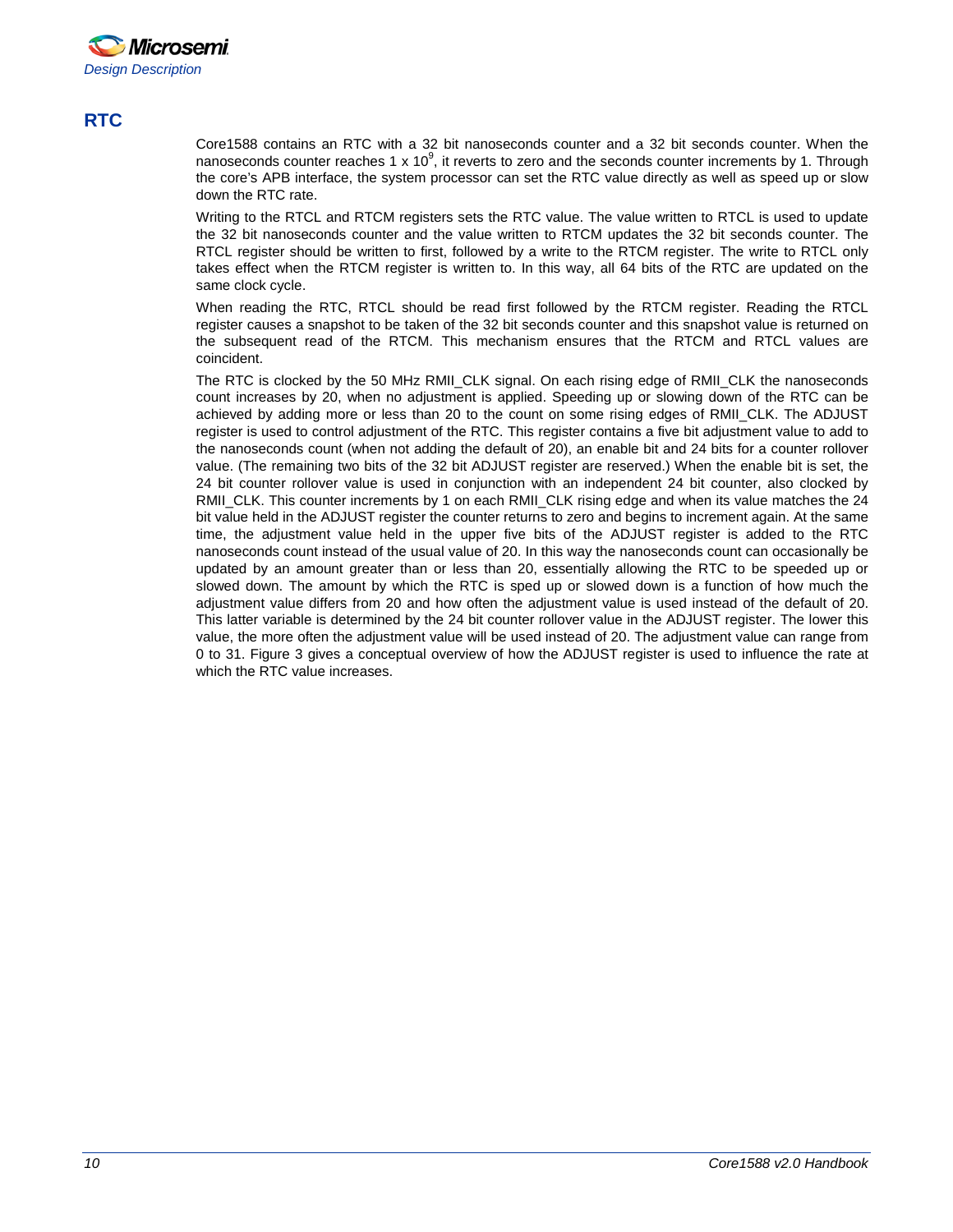



**Figure 3** Role of the ADJUST Register in Controlling RTC Rate

#### <span id="page-10-0"></span>**Parsing of RMII Traffic**

Two finite state machines are used within Core1588 for parsing transmit and receive traffic on the RMII interface. The core supports full duplex operation. When certain IEEE 1588 frames are detected, the core records a timestamp for the relevant frame along with some identification fields from the frame. A timestamp is simply a record of the RTC value at the time when a particular point of the frame traverses the MAC-PHY interface. The timestamp reference point is defined by IEEE 1588 as the beginning of the first symbol after the Start of Frame (SOF) delimiter. [Figure 4](#page-10-1) illustrates the position of the timestamp reference point in terms of RMII signals.



**Figure 4** IEEE 15888 Timestamp Reference Point

#### <span id="page-10-1"></span>**Frames of Interest**

Core1588 only responds to certain IEEE 1588 frames, partly depending on whether it is operating in master or slave mode. The MST\_EN bit of the GCFG register determines the mode of operation of the core.

Core1588 only detects transmission of Sync frames when in master mode.

Core1588 only detects transmission of Delay\_Req frames when in slave mode.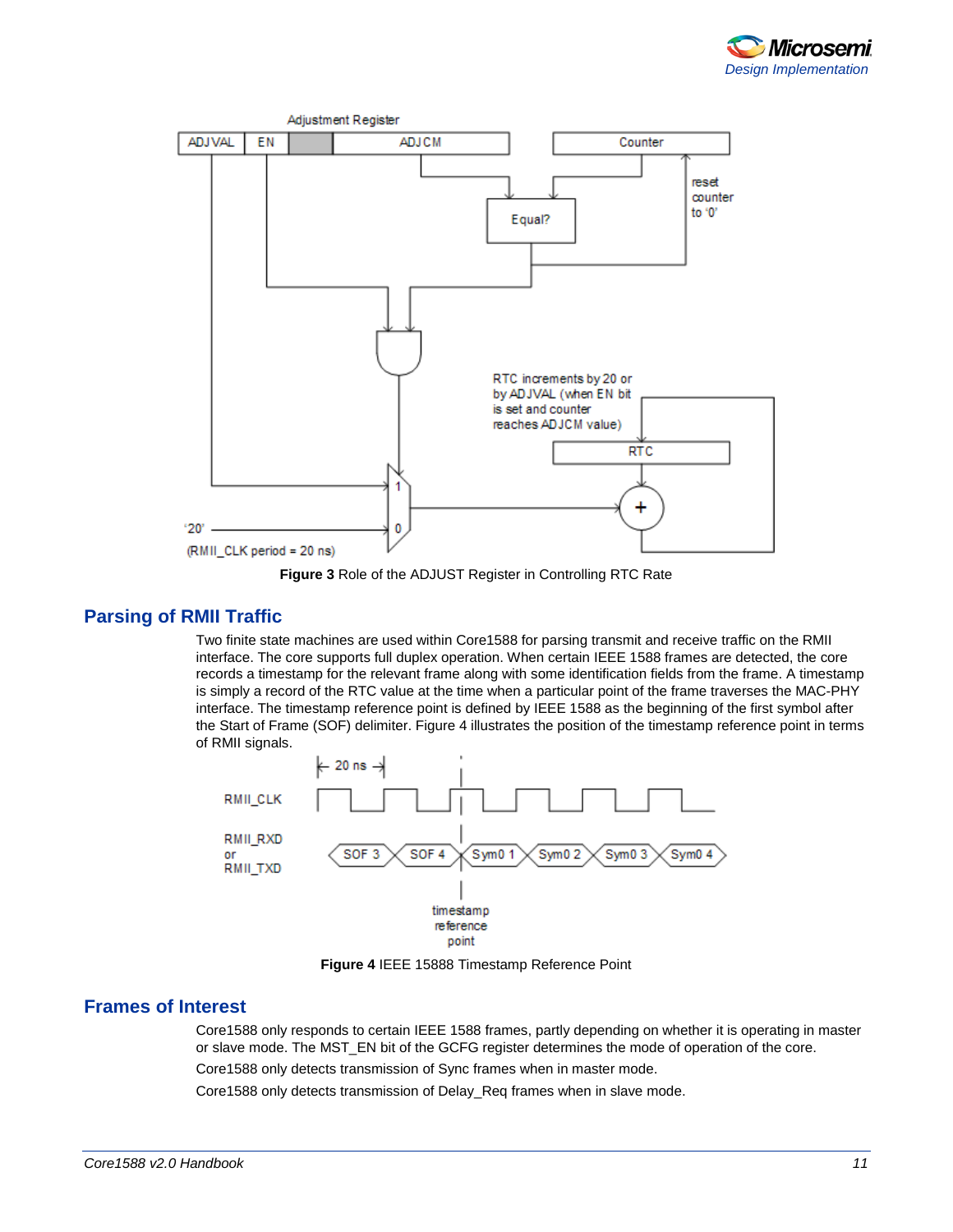

Transmission of Pdelay\_Req and Pdelay\_Resp frames is detected regardless of whether the core is operating in master or slave mode.

Reception of Sync, Delay\_Req, Pdelay\_Req, Pdelay\_Resp and Follow\_Up frames is always detected in both master and slave mode.

When receipt of a frame of interest is detected the RIRTS bit of the Raw Interrupt Status (RIS) register is set to '1' and when transmission of a frame of interest is detected the RITTS bit of the RIS register is set to '1'. These bits must be cleared by firmware before the receipt/transmission of another frame of interest can be detected and timestamped. It is envisaged that firmware will clear the RIRTS or RITTS bit after reading the relevant timestamp registers. The timestamp registers associated with a received frame are RTSL and RTSM, and the timestamp registers for a transmitted frame are TTSL and TTSM.

#### **Latch Inputs**

The core can be configured to support up to three latch inputs. The LATCH\_NUM parameter, which can be set using the core's configuration GUI, controls the number of latch inputs supported.

When a rising edge is detected on a latch input, the current RTC value is recorded in latch registers and, if enabled, an interrupt is generated by asserting the INT output. A circuit clocked by the 50 MHz RMII\_CLK clock signal is used to detect rising edges on the latch inputs. If the signal driving a latch input is not in the RMII\_CLK clock domain then you must ensure that the signal is high for more than one RMII\_CLK period, which is equivalent to 20 ns, in order for a rising edge to be detected on the latch input.

The LT0L and LT0M registers are used to record the RTC value when a rising edge is detected on the LATCH0 input. Similarly, the LT1L and LT1M registers are associated with the LATCH1 input and the LT2L and LT2M registers are associated with the LATCH2 input.

There are separate enable bits (LT0\_EN, LT1\_EN and LT2\_EN) in the GCFG register for each of the latch register pairs. If any of these enable bits is set to '0' then the corresponding latch register pair will not be updated when a rising edge is detected on the relevant latch input. The enable bits provide a mechanism to hold a value in a latch register pair even though subsequent rising edges may occur on the relevant latch input. For example, if the LT0\_EN bit is '0' then the LT0L and LT0M registers will not be updated when a rising edge occurs on the LATCH0 input.

The IELT0, IELT1 and IELT2 bits of the Interrupt Enable Register (IER) are used to control whether or not rising edges on the latch inputs cause an interrupt to be generated.

### **Trigger Outputs**

Up to three trigger outputs can be provided by the core when it is appropriately configured. The TRIG\_NUM parameter, which can be set using the core's configuration GUI, controls the number of trigger outputs supported.

When the RTC reaches a preset trigger value, a pulse is generated on the corresponding trigger output, provided that pulse generation has been enabled for the relevant trigger output. The pulse is a one clock cycle pulse in the RMII\_CLK clock domain. The TT0\_EN, TT1\_EN and TT2\_EN bits of the GCFG register control whether or not pulses are generated on the trigger outputs.

An interrupt can also be generated on reaching a trigger time. The IETT0, IETT1 and IETT2 bits of the Interrupt Enable Register (IER) control whether or not an interrupt is generated on a time match.

The TT0L and TT0M registers store the match time for the TRIG0 output. The TT1L and TT1M registers relate to the TRIG1 output, and the TT2L and TT2M registers relate to the TRIG2 output.

#### **Interrupts**

Core1588 can interrupt the system processor when various events occur. The Interrupt Enable Register (IER) and the Masked Interrupt Status (MIS) register can be accessed by the system processor to enable or disable interrupts and to identify the source of any pending interrupt. The core can generate an interrupt when a frame of interest is detected on the RMII interface or when a latch or trigger event occurs. See the descriptions for the IER and MIS registers for more details on the bits within these registers.

Interrupts are cleared by writing a '1' to the appropriate bit position or positions in the Raw Interrupt Status (RIS) register.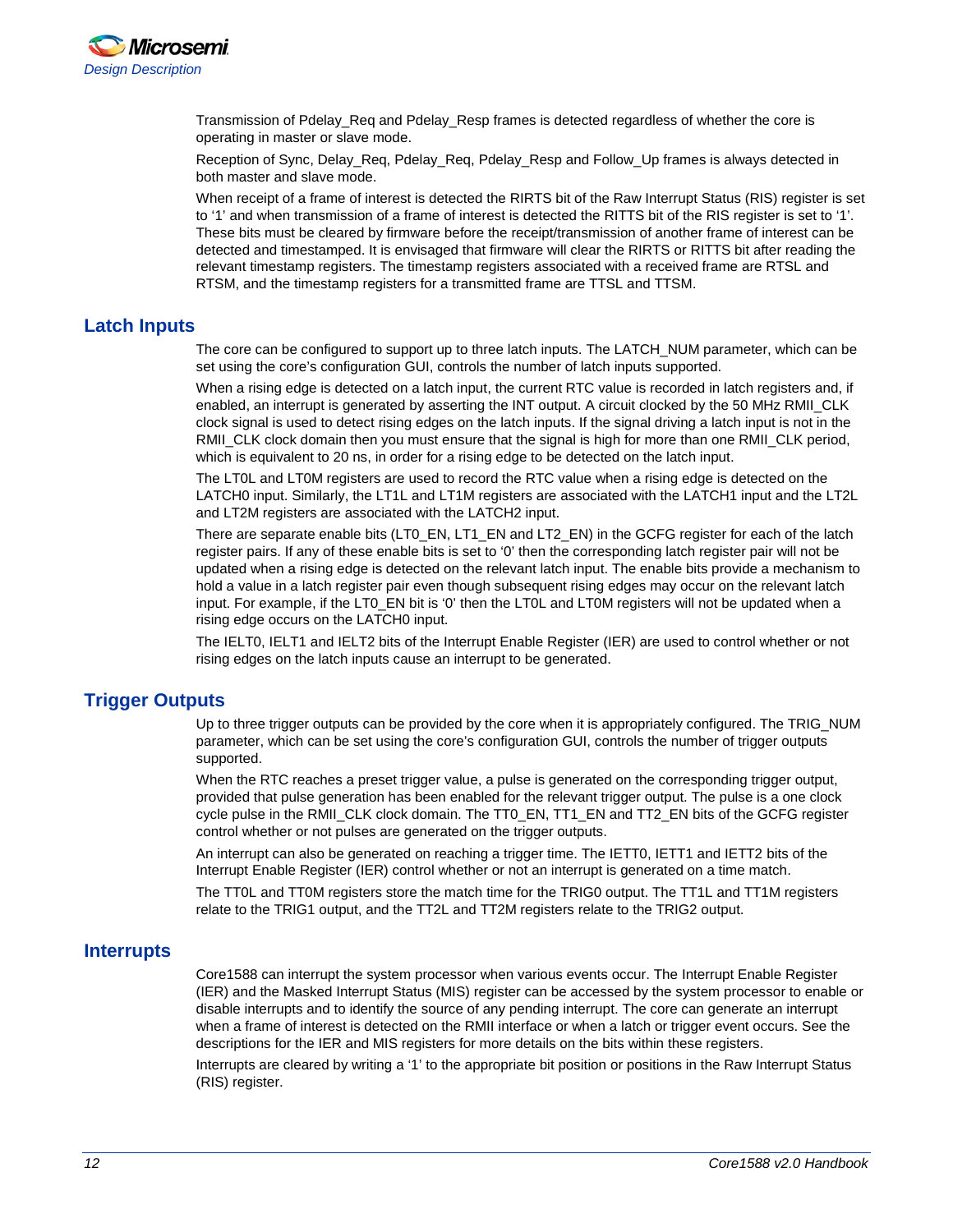

The RIRTS/RITTS bit of the RIS register will be set on detection of the receipt/transmission of an IEEE 1588 frame of interest. The RIRTS/RITTS bit must be cleared by firmware before receipt/transmission of another frame of interest can be detected and timestamped.

### **Reset Synchronization**

The active low APB reset input (PRESETN) to the core is synchronized to the RMII\_CLK clock domain within the core to create a reset signal for logic clocked by RMII\_CLK. PRESETN should be asserted (low) for a time exceeding one period of RMII\_CLK, which is equivalent to 20ns, to ensure that logic in the RMII\_CLK domain is reset successfully.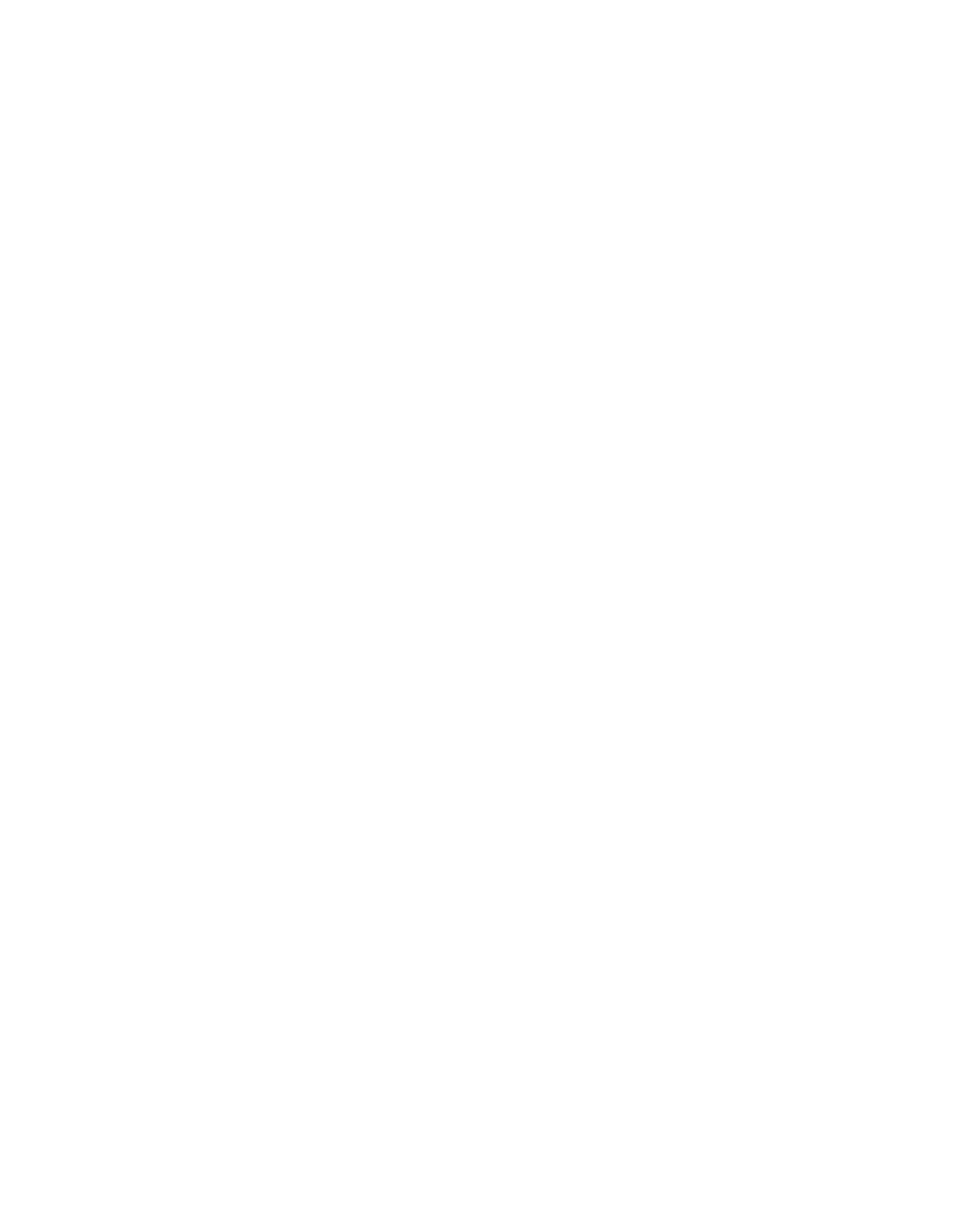

# <span id="page-14-0"></span>Programmer's Model

# <span id="page-14-1"></span>Register Summary

| <b>Address</b><br><b>Offset</b> | <b>Register</b><br><b>Name</b> | <b>Type</b> | Width | <b>Reset Value</b> | <b>Description</b>                                                                                                                      |
|---------------------------------|--------------------------------|-------------|-------|--------------------|-----------------------------------------------------------------------------------------------------------------------------------------|
| 0x00                            | <b>GCFG</b>                    | R/W         | 32    | 0x00000000         | General configuration register.                                                                                                         |
| 0x04                            | <b>IER</b>                     | R/W         | 32    | 0x00000000         | Interrupt enable register.                                                                                                              |
| 0x08                            | <b>MIS</b>                     | R           | 32    | 0x00000000         | Masked interrupt status register.                                                                                                       |
| 0x0C                            | <b>RIS</b>                     | R/W         | 32    | 0x00000000         | Raw interrupt status register.                                                                                                          |
| 0x10                            | <b>TTSL</b>                    | R           | 32    | 0x00000000         | Transmit timestamp least significant word.                                                                                              |
| 0x14                            | <b>TTSM</b>                    | R           | 32    | 0x00000000         | Transmit timestamp most significant word.                                                                                               |
| 0x18                            | <b>TTSID</b>                   | R.          | 32    | 0x00000000         | Transmit timestamp identification register.<br>Contains the 16 bit sequence ID and the 16<br>port number of the sourcePortIdentity.     |
| 0x1C                            | <b>RTSL</b>                    | $\mathsf R$ | 32    | 0x00000000         | Receive timestamp least significant word.                                                                                               |
| 0x20                            | <b>RTSM</b>                    | R           | 32    | 0x00000000         | Receive timestamp most significant word.                                                                                                |
| 0x24                            | RTSID <sub>2</sub>             | R           | 32    | 0x00000000         | Receive timestamp identification register 2.                                                                                            |
|                                 |                                |             |       |                    | Contains the 16 bit sequenceld, and the 16 bit<br>port number of the sourcePortIdentity.                                                |
| 0x28                            | RTSID1                         | R           | 32    | 0x00000000         | Receive timestamp identification register 1.                                                                                            |
|                                 |                                |             |       |                    | Contains bits [63:32] of the sourcePortIdentity.                                                                                        |
| 0x2C                            | RTSID <sub>0</sub>             | R.          | 32    | 0x00000000         | Receive timestamp identification register 0.                                                                                            |
|                                 |                                |             |       |                    | Contains bits [31:0] of the sourcePortIdentity.                                                                                         |
| 0x30                            | <b>RTCL</b>                    | R/W         | 32    | 0x00000000         | RTC least significant word.                                                                                                             |
|                                 |                                |             |       |                    | 32 bit nanoseconds count.                                                                                                               |
|                                 |                                |             |       |                    | When writing to the RTC, the RTCL register<br>should always be written first, followed by a<br>write to the RTCM register.              |
|                                 |                                |             |       |                    | When reading the RTC value, the RTCL<br>register should always be read first, followed<br>by a read of the RTCM register.               |
| 0x34                            | <b>RTCM</b>                    | R/W         | 32    | 0x00000000         | RTC most significant word.                                                                                                              |
|                                 |                                |             |       |                    | 32 bit seconds count.                                                                                                                   |
|                                 |                                |             |       |                    | When writing to the RTC, the RTCL register<br>should always be written first, followed by a<br>write to the RTCM register.              |
|                                 |                                |             |       |                    | When reading the RTC value, the RTCL<br>register should always be read first, followed<br>by a read of the RTCM register.               |
| 0x38                            | <b>ADJUST</b>                  | R/W         | 32    | 0xA0000000         | RTC adjustment control register.                                                                                                        |
|                                 |                                |             |       |                    | This control register can be used to adjust the<br>speed of the RTC. See the detailed description<br>of this register for more details. |

#### **Table 4** Register Summary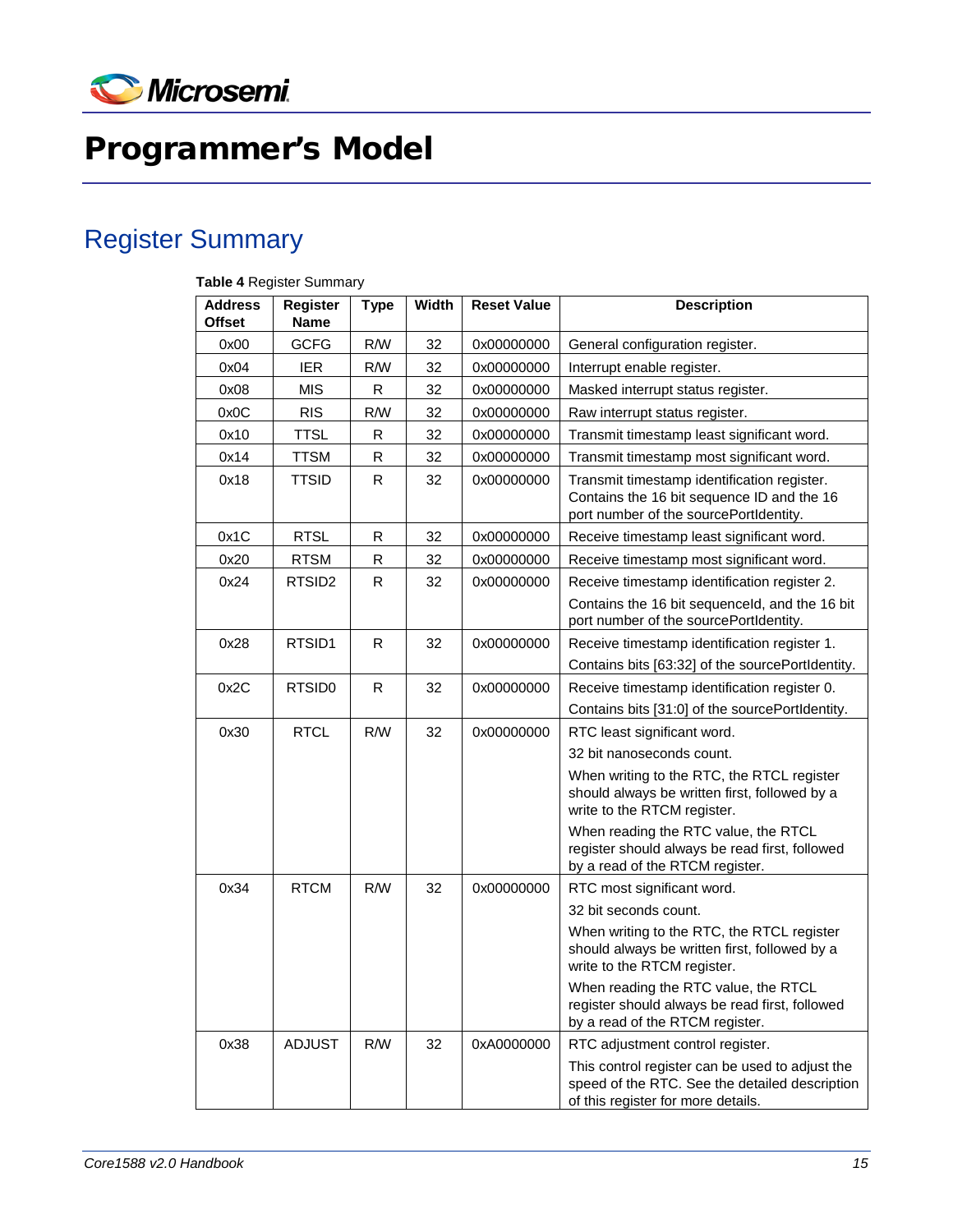

| 0x3C |                   | $\overline{\phantom{0}}$ | $\overline{\phantom{a}}$ |            | Reserved                                                                                                          |
|------|-------------------|--------------------------|--------------------------|------------|-------------------------------------------------------------------------------------------------------------------|
| 0x40 | <b>TTOL</b>       | R/W                      | 32                       | 0x00000000 | Time trigger 0 least significant word.                                                                            |
|      |                   |                          |                          |            | When enabled and the TT0L and TT0M<br>registers match the RTC value, a pulse is<br>generated on the TRIG0 output. |
| 0x44 | <b>TTOM</b>       | R/W                      | 32                       | 0x00000000 | Time trigger 0 most significant word.                                                                             |
|      |                   |                          |                          |            | When enabled and the TT0L and TT0M<br>registers match the RTC value, a pulse is<br>generated on the TRIG0 output. |
| 0x48 | TT <sub>1</sub> L | R/W                      | 32                       | 0x00000000 | Time trigger 1 least significant word.                                                                            |
|      |                   |                          |                          |            | When enabled and the TT1L and TT1M<br>registers match the RTC value, a pulse is<br>generated on the TRIG1 output. |
| 0x4C | TT1M              | R/W                      | 32                       | 0x00000000 | Time trigger 1 most significant word.                                                                             |
|      |                   |                          |                          |            | When enabled and the TT1L and TT1M<br>registers match the RTC value, a pulse is<br>generated on the TRIG1 output. |
| 0x50 | TT <sub>2</sub> L | R/W                      | 32                       | 0x00000000 | Time trigger 2 least significant word.                                                                            |
|      |                   |                          |                          |            | When enabled and the TT2L and TT2M<br>registers match the RTC value, a pulse is<br>generated on the TRIG2 output. |
| 0x54 | TT2M              | R/W                      | 32                       | 0x00000000 | Time trigger 2 most significant word.                                                                             |
|      |                   |                          |                          |            | When enabled and the TT2L and TT2M<br>registers match the RTC value, a pulse is<br>generated on the TRIG2 output. |
| 0x58 | <b>LTOL</b>       | R                        | 32                       | 0x00000000 | Latch 0 least significant word.                                                                                   |
|      |                   |                          |                          |            | When enabled and a rising edge is detected<br>on the LATCH0 input, LT0L stores the LSW of<br>the RTC.             |
| 0x5C | <b>LTOM</b>       | R                        | 32                       | 0x00000000 | Latch 0 most significant word.                                                                                    |
|      |                   |                          |                          |            | When enabled and a rising edge is detected<br>on the LATCH0 input, LT0M stores the MSW<br>of the RTC.             |
| 0x60 | LT <sub>1</sub> L | R                        | 32                       | 0x00000000 | Latch 1 least significant word.                                                                                   |
|      |                   |                          |                          |            | When enabled and a rising edge is detected<br>on the LATCH1 input, LT1L stores the LSW of<br>the RTC.             |
| 0x64 | LT1M              | R.                       | 32                       | 0x00000000 | Latch 1 most significant word.                                                                                    |
|      |                   |                          |                          |            | When enabled and a rising edge is detected<br>on the LATCH1 input, LT1M stores the MSW<br>of the RTC.             |
| 0x68 | LT <sub>2</sub> L | R.                       | 32                       | 0x00000000 | Latch 2 least significant word.                                                                                   |
|      |                   |                          |                          |            | When enabled and a rising edge is detected<br>on the LATCH2 input, LT2L stores the LSW of<br>the RTC.             |
| 0x6C | LT2M              | R.                       | 32                       | 0x00000000 | Latch 2 most significant word.                                                                                    |
|      |                   |                          |                          |            | When enabled and a rising edge is detected<br>on the LATCH2 input, LT2M stores the MSW<br>of the RTC.             |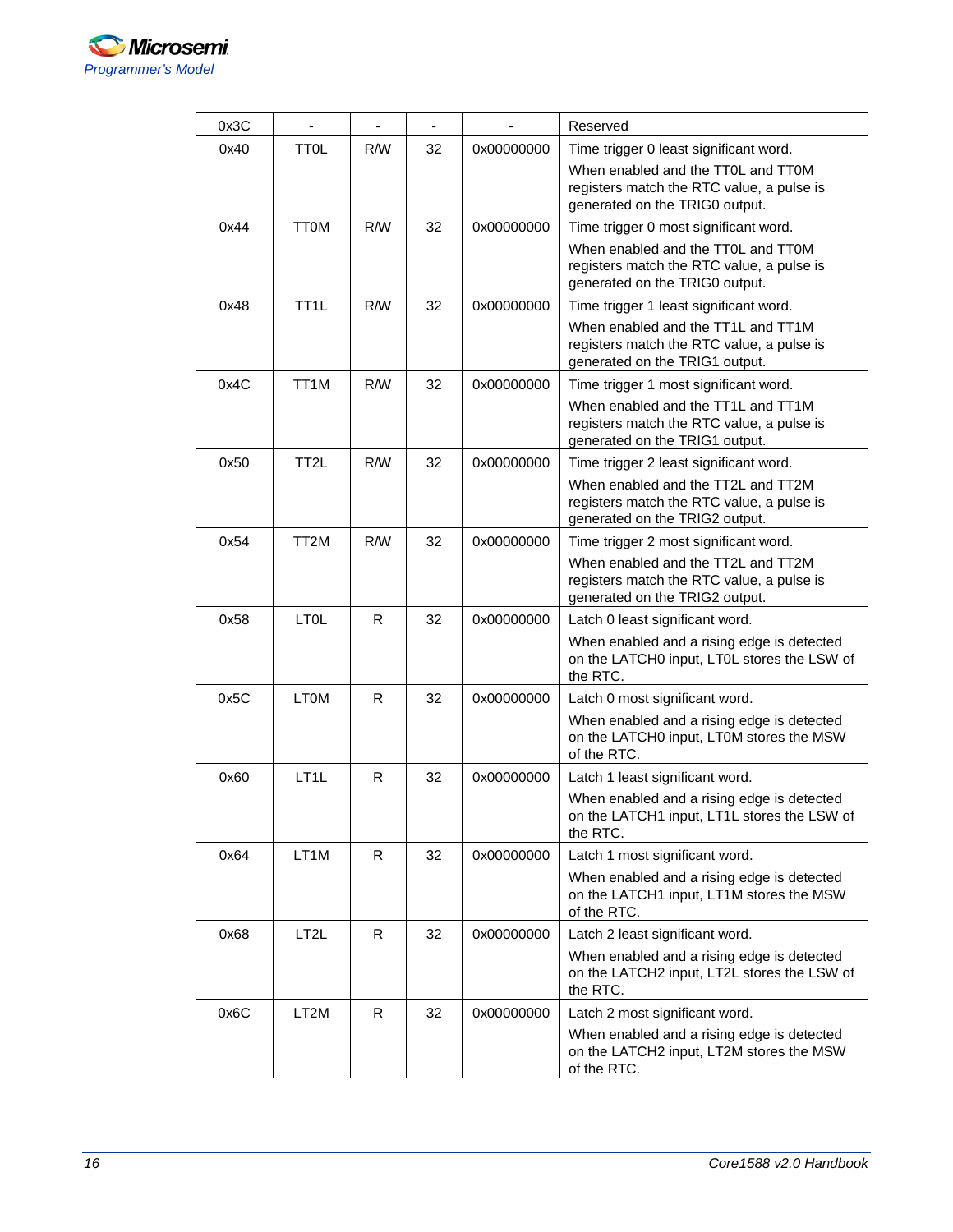

# <span id="page-16-0"></span>General Configuration Register

| <b>Table o</b> Ochcial Comigaration Register Description |                                |             |       |                    |                                      |  |  |
|----------------------------------------------------------|--------------------------------|-------------|-------|--------------------|--------------------------------------|--|--|
| <b>Address</b><br><b>Offset</b>                          | <b>Register</b><br><b>Name</b> | <b>Type</b> | Width | <b>Reset Value</b> | <b>Description</b>                   |  |  |
| 0x00                                                     | <b>GCFG</b>                    | R/W         | 32    | 0x00000000         | General core configuration register. |  |  |

**Table 5** General Configuration Register Description

**Table 6** General Configuration Register Bit Definitions

| <b>Bits</b> | <b>Name</b>  | <b>Type</b> | <b>Description</b>                                                                                                                                                 |
|-------------|--------------|-------------|--------------------------------------------------------------------------------------------------------------------------------------------------------------------|
| 31:16       |              |             | Reserved                                                                                                                                                           |
| 15          | LT2_EN       | R/W         | 0: Disable latch 2 timestamp registers                                                                                                                             |
|             |              |             | 1: Enable latch 2 timestamp registers                                                                                                                              |
|             |              |             | This bit must be set to '1' in order for the LT2L and LT2M registers<br>to be updated with the RTC value when a rising edge is observed<br>on the LATCH2 input.    |
| 14          | LT1_EN       | R/W         | 0: Disable latch 1 timestamp registers                                                                                                                             |
|             |              |             | 1: Enable latch 1 timestamp registers                                                                                                                              |
|             |              |             | This bit must be set to '1' in order for the LT1L and LT1M registers<br>to be updated with the RTC value when a rising edge is observed<br>on the LATCH1 input.    |
| 13          | LTO_EN       | R/W         | 0: Disable latch 0 timestamp registers                                                                                                                             |
|             |              |             | 1: Enable latch 0 timestamp registers                                                                                                                              |
|             |              |             | This bit must be set to '1' in order for the LT0L and LT0M registers<br>to be updated with the RTC value when a rising edge is observed<br>on the LATCH0 input.    |
| 12          | TT2_EN       | R/M         | 0: Disable TRIG2 output                                                                                                                                            |
|             |              |             | 1: Enable TRIG2 output                                                                                                                                             |
|             |              |             | This bit must be set to '1' in order for a pulse to be generated on<br>the TRIG2 output when the RTC value reaches the time set in the<br>TT2L and TT2M registers. |
| 11          | TT1_EN       | R/W         | 0: Disable TRIG1 output                                                                                                                                            |
|             |              |             | 1: Enable TRIG1 output                                                                                                                                             |
|             |              |             | This bit must be set to '1' in order for a pulse to be generated on<br>the TRIG1 output when the RTC value reaches the time set in the<br>TT1L and TT1M registers. |
| 10          | TT0_EN       | RM          | 0: Disable TRIG0 output                                                                                                                                            |
|             |              |             | 1: Enable TRIG0 output                                                                                                                                             |
|             |              |             | This bit must be set to '1' in order for a pulse to be generated on<br>the TRIG0 output when the RTC value reaches the time set in the<br>TT0L and TT0M registers. |
| 9:4         |              |             | Reserved                                                                                                                                                           |
| 3           | MST_EN       | R/W         | 0: Core is operating in slave mode                                                                                                                                 |
|             |              |             | 1: Core is operating in master mode                                                                                                                                |
| 2:1         |              |             | Reserved                                                                                                                                                           |
| 0           | <b>ENCOR</b> | R/W         | 0: Disable core                                                                                                                                                    |
|             |              |             | 1: Enable core                                                                                                                                                     |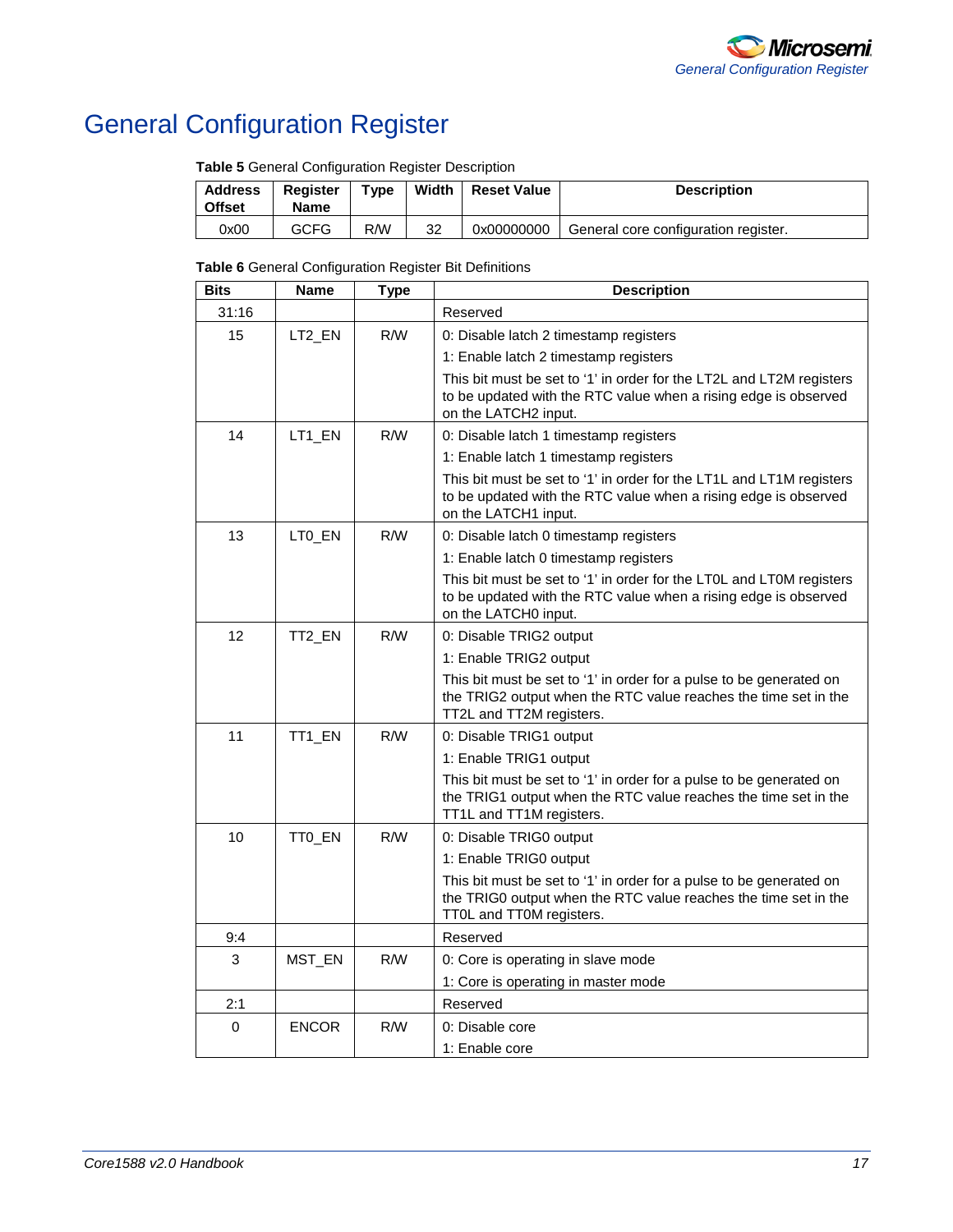

## <span id="page-17-0"></span>Interrupt Enable Register

**Table 7** Interrupt Enable Register Description

| <b>Address Offset</b> | <b>Register Name</b> | $\mathsf{v}$ pe | Width | <b>Reset Value</b> | <b>Description</b>        |
|-----------------------|----------------------|-----------------|-------|--------------------|---------------------------|
| 0x04                  |                      | R/W             | 32    | 0x00000000         | Interrupt enable register |

**Table 8** Interrupt Enable Register Bit Definitions

| <b>Bits</b>    | <b>Name</b>       | Type | <b>Description</b>                             |
|----------------|-------------------|------|------------------------------------------------|
| 31:8           |                   |      | Reserved                                       |
| $\overline{7}$ | IELT <sub>2</sub> | R/W  | 0: Disable latch 2 interrupt (ILT2)            |
|                |                   |      | 1: Enable latch 2 interrupt (ILT2)             |
| 6              | IELT <sub>1</sub> | R/W  | 0: Disable latch 1 interrupt (ILT1)            |
|                |                   |      | 1: Enable latch 1 interrupt (ILT1)             |
| 5              | <b>IELTO</b>      | R/W  | 0: Disable latch 0 interrupt (ILT0)            |
|                |                   |      | 1: Enable latch 0 interrupt (ILT0)             |
| 4              | IETT <sub>2</sub> | R/W  | 0: Disable trigger 2 interrupt (ITT2)          |
|                |                   |      | 1: Enable trigger 2 interrupt (ITT2)           |
| 3              | IETT <sub>1</sub> | R/W  | 0: Disable trigger 1 interrupt (ITT1)          |
|                |                   |      | 1: Enable trigger 1 interrupt (ITT1)           |
| 2              | <b>IETTO</b>      | R/W  | 0: Disable trigger 0 interrupt (ITT0)          |
|                |                   |      | 1: Enable trigger 0 interrupt (ITT0)           |
| 1              | <b>IERTS</b>      | R/W  | 0: Disable receive timestamp interrupt (IRTS)  |
|                |                   |      | 1: Enable receive timestamp interrupt (IRTS)   |
| $\mathbf 0$    | <b>IETTS</b>      | R/W  | 0: Disable transmit timestamp interrupt (ITTS) |
|                |                   |      | 1: Enable transmit timestamp interrupt (ITTS)  |

## <span id="page-17-1"></span>Masked Interrupt Status Register

**Table 9** Masked Interrupt Status Register Description

|      | Address Offset   Register Name | Tvpe | Width | <b>Reset Value</b> | <b>Description</b>               |
|------|--------------------------------|------|-------|--------------------|----------------------------------|
| 0x08 | MIS                            |      | 32    | 0x00000000         | Masked interrupt status register |

**Table 10** Masked Interrupt Status Register Bit Definitons

| <b>Bits</b> | <b>Name</b>      | Type | <b>Description</b>                                           |
|-------------|------------------|------|--------------------------------------------------------------|
| 31:8        |                  |      | Reserved                                                     |
|             | ILT <sub>2</sub> | R    | This bit is the logical AND of bit 7 of IER and bit 7 of RIS |
| 6           | ILT <sub>1</sub> | R    | This bit is the logical AND of bit 6 of IER and bit 6 of RIS |
| 5           | ILT <sub>0</sub> | R    | This bit is the logical AND of bit 5 of IER and bit 5 of RIS |
| 4           | ITT2             | R    | This bit is the logical AND of bit 4 of IER and bit 4 of RIS |
| 3           | ITT <sub>1</sub> | R    | This bit is the logical AND of bit 3 of IER and bit 3 of RIS |
| 2           | ITT0             | R    | This bit is the logical AND of bit 2 of IER and bit 2 of RIS |
|             | <b>IRTS</b>      | R    | This bit is the logical AND of bit 1 of IER and bit 1 of RIS |
| 0           | <b>ITTS</b>      | R    | This bit is the logical AND of bit 0 of IER and bit 0 of RIS |

*Note: All the bits of the Masked Interrupt Status register are ORed together to generate the INT output from the core.*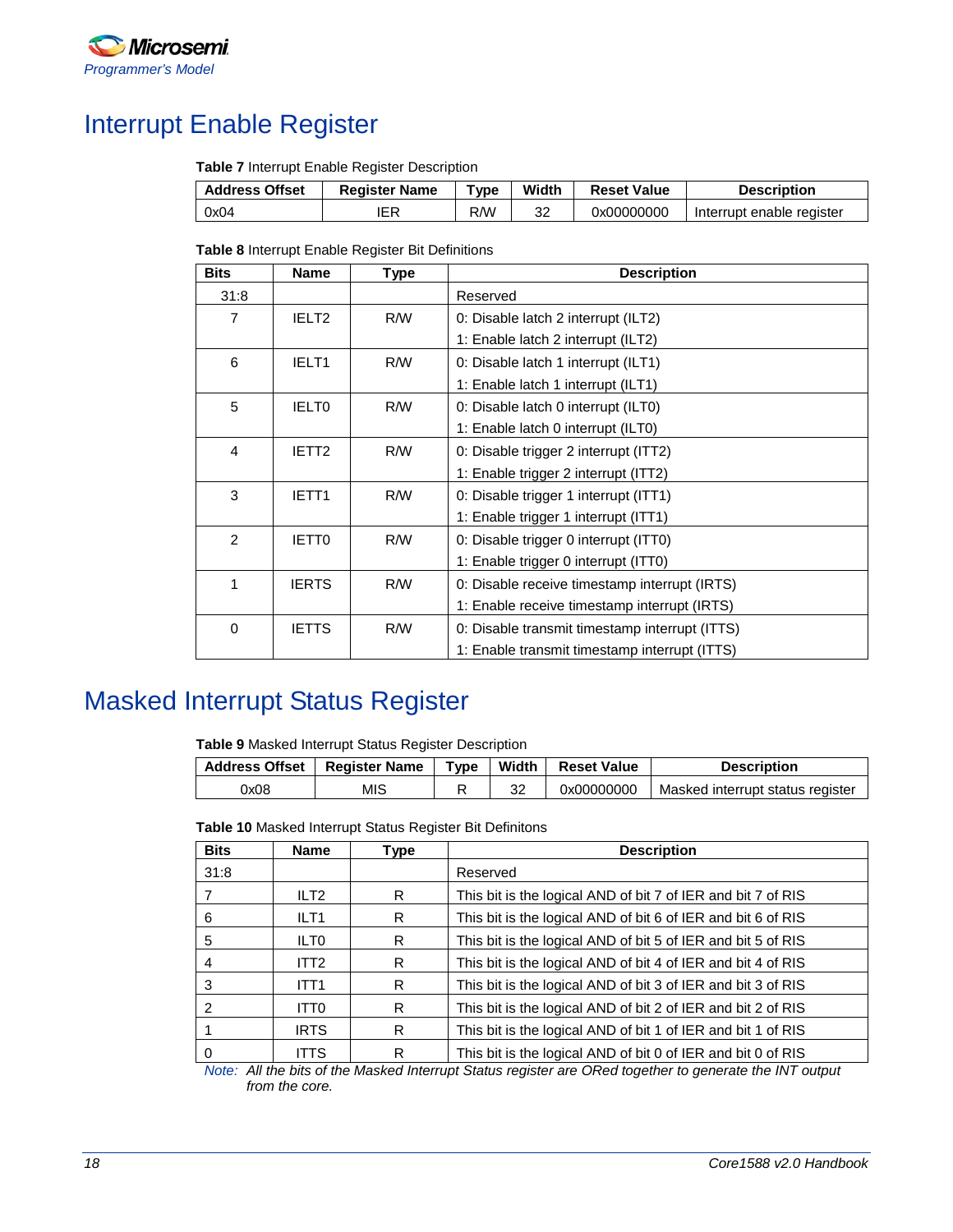

## <span id="page-18-0"></span>Raw Interrupt Status Register

**Table 11** Raw Interrupt Status Register Description

| <b>Address Offset</b> | <b>Register Name</b> | "vpe | Width | <b>Reset Value</b> | <b>Description</b>        |
|-----------------------|----------------------|------|-------|--------------------|---------------------------|
| 0x0C                  | RIS                  | R/W  | 32    | 0x00000000         | Raw Input Status Register |

**Table 12** Raw Interrupt Status Register Bit Definitions

| <b>Bits</b>    | <b>Name</b>       | Type | <b>Description</b>                                                                                                                                                                                                 |
|----------------|-------------------|------|--------------------------------------------------------------------------------------------------------------------------------------------------------------------------------------------------------------------|
| 31:8           |                   |      | Reserved                                                                                                                                                                                                           |
| $\overline{7}$ | RILT <sub>2</sub> | R/W  | When this bit has a value of '1' it indicates that a rising edge has been<br>observed on the LATCH2 input since this bit was last '0'.                                                                             |
|                |                   |      | This bit is cleared by writing '1' to it. Writing '0' has no effect.                                                                                                                                               |
| 6              | RILT <sub>1</sub> | R/W  | When this bit has a value of '1' it indicates that a rising edge has been<br>observed on the LATCH1 input since this bit was last '0'.                                                                             |
|                |                   |      | This bit is cleared by writing '1' to it. Writing '0' has no effect.                                                                                                                                               |
| 5              | RILT <sub>0</sub> | R/W  | When this bit has a value of '1' it indicates that a rising edge has been<br>observed on the LATCH0 input since this bit was last '0'.                                                                             |
|                |                   |      | This bit is cleared by writing '1' to it. Writing '0' has no effect.                                                                                                                                               |
| $\overline{4}$ | RITT <sub>2</sub> | R/W  | When this bit has a value of '1' it indicates that the time set in the trigger 2<br>registers (TT2L and TT2M) has been reached since this bit was last '0'.                                                        |
|                |                   |      | This bit is cleared by writing '1' to it. Writing '0' has no effect.                                                                                                                                               |
| 3              | RITT <sub>1</sub> | R/W  | When this bit has a value of '1' it indicates that the time set in the trigger 1<br>registers (TT1L and TT1M) has been reached since this bit was last '0'.                                                        |
|                |                   |      | This bit is cleared by writing '1' to it. Writing '0' has no effect.                                                                                                                                               |
| $\overline{2}$ | RITT <sub>0</sub> | R/W  | When this bit has a value of '1' it indicates that the time set in the trigger 0<br>registers (TT0L and TT0M) has been reached since this bit was last '0'.                                                        |
|                |                   |      | This bit is cleared by writing '1' to it. Writing '0' has no effect.                                                                                                                                               |
| $\mathbf{1}$   | <b>RIRTS</b>      | R/W  | When this bit has a value of '1' it indicates that, since this bit was last '0',<br>receipt of an IEEE 1588 frame has been detected and that the receive<br>timestamp registers (RTSL and RTSM) have been updated. |
|                |                   |      | This bit is cleared by writing '1' to it. Writing '0' has no effect.                                                                                                                                               |
|                |                   |      | Note: After this bit has been set to '1' by the frame detection hardware, it must be cleared by firmware                                                                                                           |
|                |                   |      | before receipt of another frame can be detected. It is envisaged that firmware will clear this bit after<br>reading the RTSL and RTSM registers.                                                                   |
| $\mathbf 0$    | <b>RITTS</b>      | R/W  | When this bit has a value of '1' it indicates that, since this bit was last '0',                                                                                                                                   |
|                |                   |      | transmission of an IEEE 1588 frame has been detected and that the                                                                                                                                                  |
|                |                   |      | transmit timestamp registers (TTSL and TTSM) have been updated.                                                                                                                                                    |
|                |                   |      | This bit is cleared by writing '1' to it. Writing '0' has no effect.                                                                                                                                               |
|                |                   |      | Note: After this bit has been set to '1' by the frame detection hardware, it must be cleared by firmware<br>before transmission of another frame can be detected. It is envisaged that firmware will clear this    |
|                |                   |      | bit after reading the TTSL and TTSM registers.                                                                                                                                                                     |

# <span id="page-18-1"></span>Transit Timestamp Least Significant Word Register

| Table 13 Transit Timestamp LSW Register Description |  |  |  |
|-----------------------------------------------------|--|--|--|
|-----------------------------------------------------|--|--|--|

| <b>Address</b><br><b>Offset</b> | Register<br><b>Name</b> | $T$ vpe | Width | <b>Reset Value</b> | <b>Description</b>                       |
|---------------------------------|-------------------------|---------|-------|--------------------|------------------------------------------|
| 0x10                            | TSL                     | R       | 32    | 0x00000000         | Transit timestamp least significant word |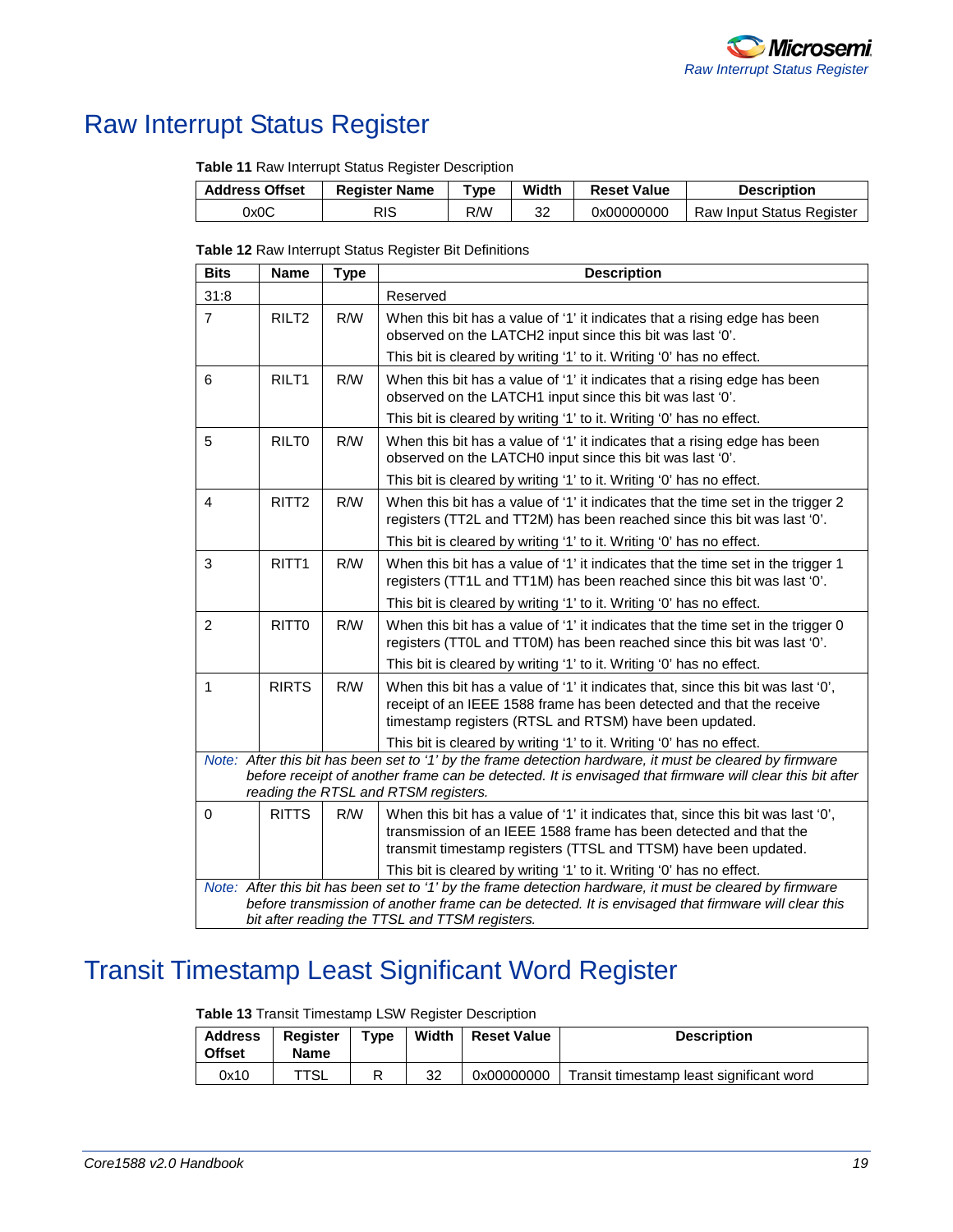

## <span id="page-19-0"></span>Transit Timestamp Most Significant Word Register

| <b>Table 14 Transit Timestamp MSW Register Description</b> |  |
|------------------------------------------------------------|--|
|------------------------------------------------------------|--|

| <b>Address</b><br><b>Offset</b> | <b>Register</b><br><b>Name</b> | $T$ <sub>V</sub> pe | Width | <b>Reset Value</b> | <b>Description</b>                      |
|---------------------------------|--------------------------------|---------------------|-------|--------------------|-----------------------------------------|
| 0x14                            | TTSM                           |                     | 32    | 0x00000000         | Transit timestamp most significant word |

### <span id="page-19-1"></span>Transit Timestamp Identification Register

**Table 15** Transit Timestamp Identification Register Description

| <b>Address</b><br><b>Offset</b> | <b>Register</b><br><b>Name</b> | $\mathsf{v}$ pe | Width | <b>Reset Value</b> | <b>Description</b>                                                                                                                 |
|---------------------------------|--------------------------------|-----------------|-------|--------------------|------------------------------------------------------------------------------------------------------------------------------------|
| 0x18                            | TTSID                          | R               | 32    | 0x00000000         | Transit timestamp identification register.<br>Contains the 16 bit sequence ID and the 16<br>port number of the sourcePortIdentity. |

**Table 16** Transit Timestamp Identification Register Bit Definitions

| <b>Bits</b> | <b>Name</b>   | vpe ⊺ | <b>Description</b>                                                                                                                                                                                                                               |
|-------------|---------------|-------|--------------------------------------------------------------------------------------------------------------------------------------------------------------------------------------------------------------------------------------------------|
| 31:16       | <b>TTSSID</b> | R.    | Stores the sequenceID from the message header of the frame associated<br>with the current transit timestamp (in the TTSL and TTSM registers)                                                                                                     |
| 15:0        | TTSPN         | R     | Stores the port number from the message header of the frame associated<br>with the current transmit timestamp (in the TTSL and TTSM registers).<br>(The port number is part of the sourcePortIdentity field of the IEEE 1588<br>message header.) |

## <span id="page-19-2"></span>Receive Timestamp Least Significant Word Register

**Table 17** Receive Timestamp LSW Register Description

| <b>Address</b><br><b>Offset</b> | <b>Register</b><br><b>Name</b> | Type | Width | <b>Reset Value</b> | <b>Description</b>                       |
|---------------------------------|--------------------------------|------|-------|--------------------|------------------------------------------|
| 0x1C                            | <b>RTSL</b>                    | R    | 32    | 0x00000000         | Receive timestamp least significant word |

## <span id="page-19-3"></span>Receive Timestamp Most Significant Word Register

**Table 18** Receive Timestamp MSW Register Description

| <b>Address</b><br><b>Offset</b> | Register<br>Name | Type | Width | <b>Reset Value</b> | <b>Description</b>                      |
|---------------------------------|------------------|------|-------|--------------------|-----------------------------------------|
| 0x20                            | <b>RTSM</b>      |      | 32    | 0x00000000         | Receive timestamp most significant word |

## <span id="page-19-4"></span>Receive Timestamp Identification Register 2

**Table 19** Receive Timestamp Identification Register 2 Description

| <b>Address</b><br><b>Offset</b> | Register<br><b>Name</b> | Tvpe | Width | <b>Reset Value</b> | <b>Description</b>                                                                      |
|---------------------------------|-------------------------|------|-------|--------------------|-----------------------------------------------------------------------------------------|
| 0x24                            | RTSID <sub>2</sub>      | R    | 32    | 0x00000000         | Receive timestamp identification register 2.                                            |
|                                 |                         |      |       |                    | Contains the 16 bit sequenceld and the 16 bit<br>port number of the sourcePortIdentity. |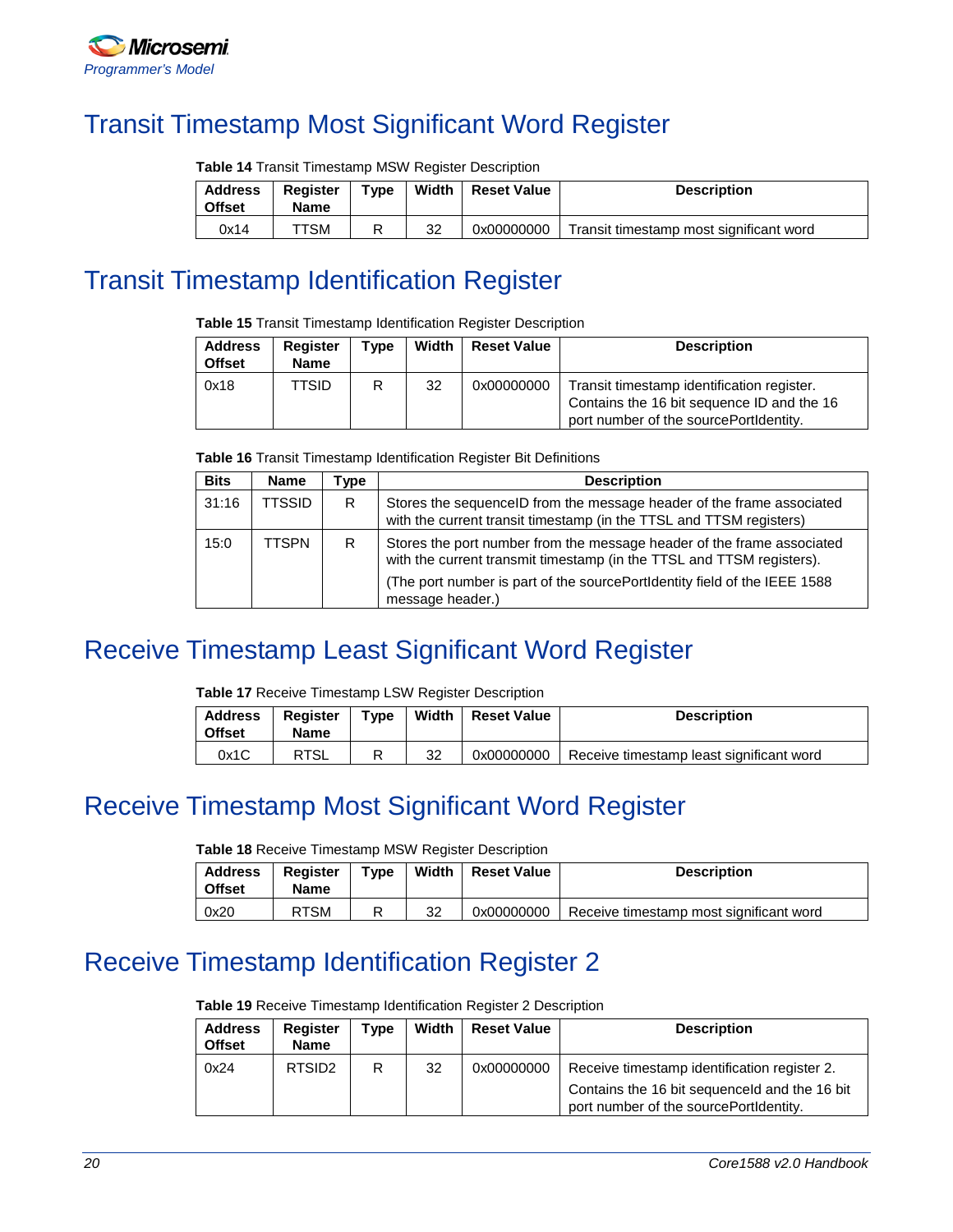| <b>Bits</b> | <b>Name</b>   | vpe | <b>Description</b>                                                                                                                                                                                                                              |
|-------------|---------------|-----|-------------------------------------------------------------------------------------------------------------------------------------------------------------------------------------------------------------------------------------------------|
| 31:16       | <b>RTSSID</b> | R   | Stores the sequenceID from the message header of the frame associated<br>with the current receive timestamp (in the RTSL and RTSM registers).                                                                                                   |
| 15:0        | <b>RTSPN</b>  | R   | Stores the port number from the message header of the frame associated<br>with the current receive timestamp (in the RTSL and RTSM registers).<br>(The port number is part of the sourcePortIdentity field of the IEEE 1588<br>message header.) |

**Table 20** Receive Timestamp Identification Register 2 Bit Definitions

# <span id="page-20-0"></span>Receive Timestamp Identification Register 1

**Table 21** Receive Timestamp Identification Register 1 Description

| <b>Address</b><br><b>Offset</b> | Reaister<br><b>Name</b> | Type | Width | <b>Reset Value</b> | <b>Description</b>                               |
|---------------------------------|-------------------------|------|-------|--------------------|--------------------------------------------------|
| 0x28                            | RTSID <sub>1</sub>      | R    | 32    | 0x00000000         | Receive timestamp identification register 1.     |
|                                 |                         |      |       |                    | Contains bits [63:32] of the sourcePortIdentity. |

## <span id="page-20-1"></span>Receive Timestamp Identification Register 0

**Table 22** Receive Timestamp Identification Register 0 Description

| <b>Address Offset</b> | <b>Register Name</b> | 'vpe | Width | <b>Reset Value</b> | <b>Description</b>                                 |
|-----------------------|----------------------|------|-------|--------------------|----------------------------------------------------|
| 0x2C                  | RTSID <sub>0</sub>   | R    | 32    | 0x00000000         | Receive timestamp<br>identification register 0.    |
|                       |                      |      |       |                    | Contains bits [31:0] of the<br>sourcePortIdentity. |

# <span id="page-20-2"></span>RTC Least Significant Word Register

**Table 23** RTC LSW Register Description

| <b>Address</b><br><b>Offset</b> | <b>Register</b><br>Name | Type | Width | <b>Reset Value</b> | <b>Description</b>                                                                                                         |
|---------------------------------|-------------------------|------|-------|--------------------|----------------------------------------------------------------------------------------------------------------------------|
| 0x30                            | <b>RTCL</b>             | R/W  | 32    | 0x00000000         | RTC least significant word. 32 bit<br>nanoseconds count.                                                                   |
|                                 |                         |      |       |                    | When writing to the RTC, the RTCL register<br>should always be written first, followed by a<br>write to the RTCM register. |
|                                 |                         |      |       |                    | When reading the RTC value, the RTCL<br>register should always be read first, followed<br>by a read of the RTCM register.  |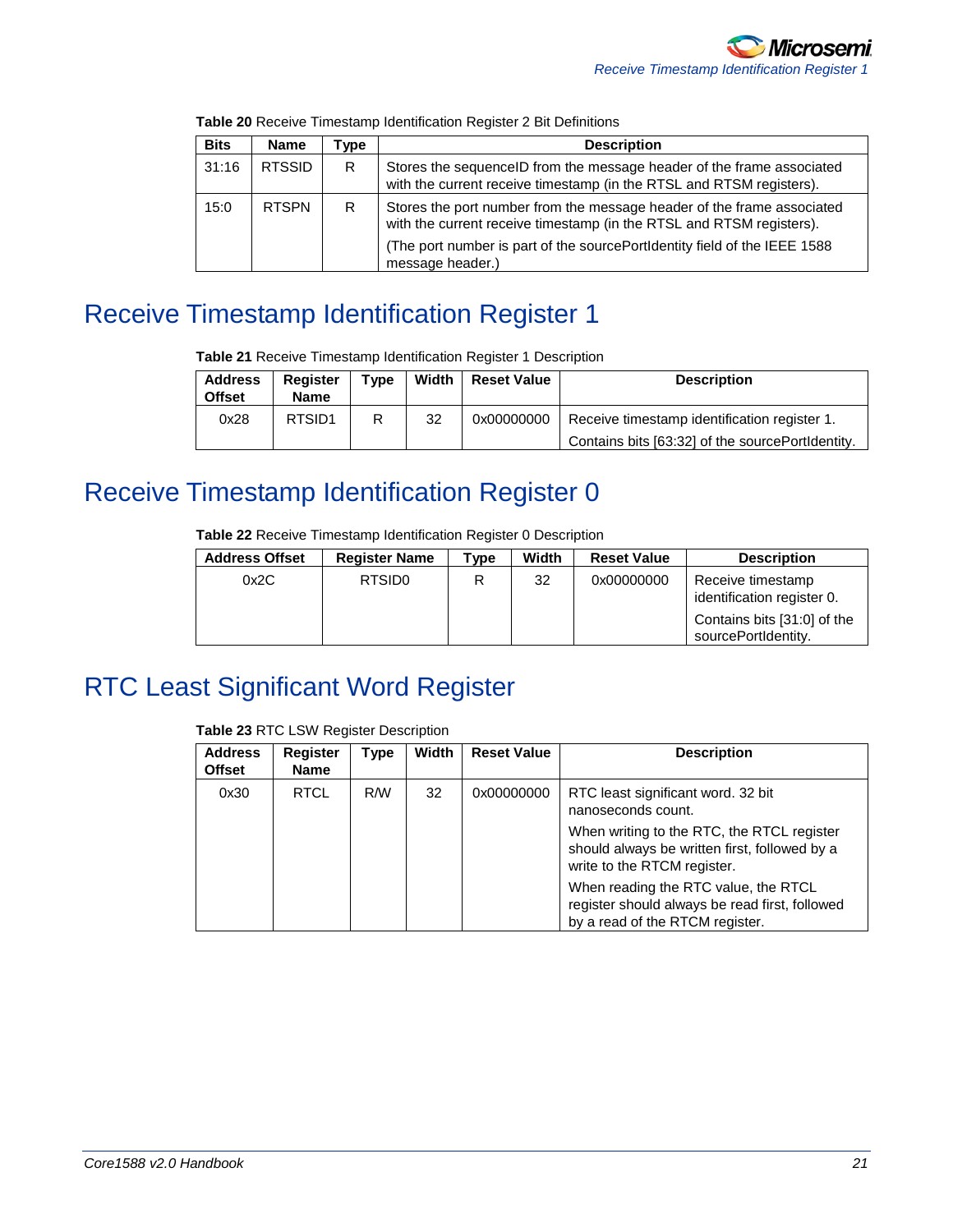

# <span id="page-21-0"></span>RTC Most Significant Word Register

#### **Table 24** RTC MSW Register Description

| <b>Address</b><br><b>Offset</b> | <b>Register</b><br><b>Name</b> | Type | Width | <b>Reset Value</b> | <b>Description</b>                                                                                                                                                                                                                                                                                          |
|---------------------------------|--------------------------------|------|-------|--------------------|-------------------------------------------------------------------------------------------------------------------------------------------------------------------------------------------------------------------------------------------------------------------------------------------------------------|
| 0x34                            | <b>RTCM</b>                    | R/W  | 32    | 0x00000000         | RTC most significant word. 32 bit seconds count.<br>When writing to the RTC, the RTCL register<br>should always be written first, followed by a write<br>to the RTCM register.<br>When reading the RTC value, the RTCL register<br>should always be read first, followed by a read of<br>the RTCM register. |

# <span id="page-21-1"></span>Adjustment Register

#### **Table 25** Adjustment Register Description

| <b>Address</b><br><b>Offset</b> | Register<br><b>Name</b> | Type | Width | <b>Reset Value</b> | <b>Description</b>                                                                                                                      |
|---------------------------------|-------------------------|------|-------|--------------------|-----------------------------------------------------------------------------------------------------------------------------------------|
| 0x38                            | <b>ADJUST</b>           | R/W  | 32    | 0xA0000000         | This control register can be used to adjust the<br>speed of the RTC. See the detailed description<br>of this register for more details. |

#### **Table 26** Adjustment Register Bit Definitions

| <b>Bits</b> | <b>Name</b>  | Type | <b>Description</b>                                                                                                                                                                                                                                                                                                           |
|-------------|--------------|------|------------------------------------------------------------------------------------------------------------------------------------------------------------------------------------------------------------------------------------------------------------------------------------------------------------------------------|
| 31:27       | ADJVAL       | R/W  | This five bit field holds the amount to be added to RTC least significant word<br>(nanoseconds count) each time the adjustment counter returns to zero (and<br>the ADJEN bit is set to 1).                                                                                                                                   |
|             |              |      | The RTC operates in the 50 MHz RMII_CLK clock domain and the<br>nanoseconds count normally increments by 20 on each rising edge of<br>RMII CLK. When the conditions described above are met, the RTC will be<br>incremented by the value stored in ADJVAL, instead of by the normal amount<br>of 20.                         |
|             |              |      | The value stored in ADJVAL can range from 0 to 31. Using adjustment with an<br>ADJVAL value less than 20 will result in a slowing down of the RTC. Similarly,<br>using adjustment with an ADJVAL greater than 20 will cause the RTC to<br>speed up.                                                                          |
|             |              |      | The amount of slowing down or speeding up is a function of both the ADJVAL<br>value and the ADJCM value.                                                                                                                                                                                                                     |
| 26          | <b>ADJEN</b> | R/W  | 0: Adjustment feature is disabled                                                                                                                                                                                                                                                                                            |
|             |              |      | 1: Adjustment feature is enabled                                                                                                                                                                                                                                                                                             |
| 25:24       |              |      | Reserved                                                                                                                                                                                                                                                                                                                     |
| 23:0        | <b>ADJCM</b> | R/W  | Adjustment counter maximum value.                                                                                                                                                                                                                                                                                            |
|             |              |      | This field sets the rollover value for a 24 bit adjustment counter clocked by<br>RMII CLK.                                                                                                                                                                                                                                   |
|             |              |      | The adjustment counter is essentially a free running counter that increments<br>by 1 on each rising edge of RMII_CLK. When the counter value reaches the<br>ADJCM value it returns to zero and, if the ADJEN bit is set, the RTC<br>nanoseconds count is incremented by the ADJVAL instead of by the normal<br>amount of 20. |
|             |              |      | The ADJCM field essentially controls how frequently the ADJVAL is used as<br>the RTC increment.                                                                                                                                                                                                                              |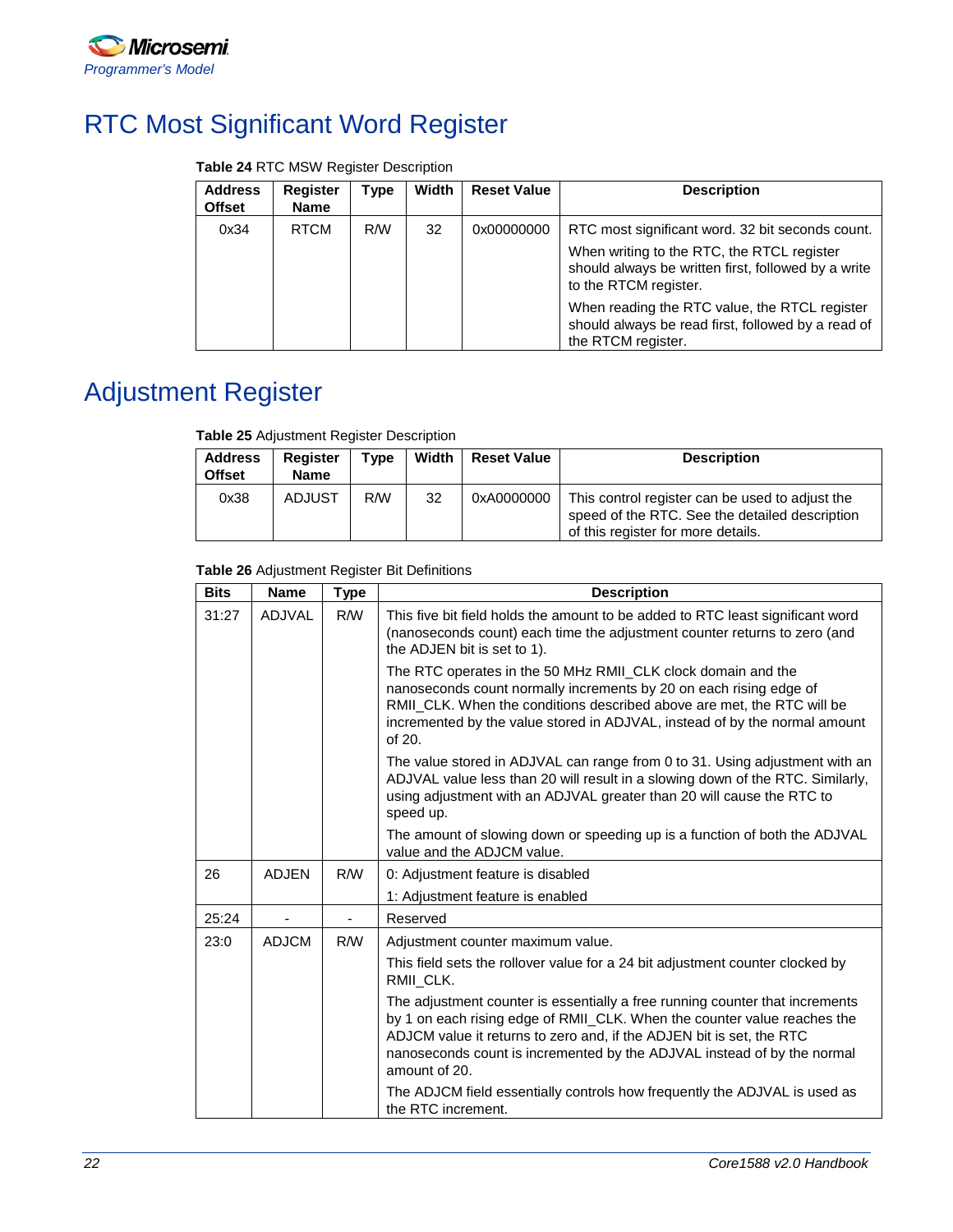# <span id="page-22-0"></span>Time Trigger 0 Least Significant Word Register

| <b>Address</b><br>Offset | <b>Register</b><br><b>Name</b> | <b>Type</b> | <b>Width</b> | <b>Reset Value</b> | <b>Description</b>                                                                                                                                                                                                                    |
|--------------------------|--------------------------------|-------------|--------------|--------------------|---------------------------------------------------------------------------------------------------------------------------------------------------------------------------------------------------------------------------------------|
| 0x40                     | TTOL                           | R/W         | 32           | 0x00000000         | Time trigger 0 least significant word.                                                                                                                                                                                                |
|                          |                                |             |              |                    | This register is only relevant if the core has<br>been configured to support 1 or more trigger<br>outputs (TRIG_NUM parameter set to 1 or<br>greater).                                                                                |
|                          |                                |             |              |                    | When the RTC value (RTCL & RTCM) reaches<br>the time set in the TT0L and TT0M registers,<br>the RITTO bit of the RIS register will be set to<br>'1' (or will remain at '1' if it is already '1').                                     |
|                          |                                |             |              |                    | An interrupt can be generated on the time<br>match (depending on the value of the IETT0<br>bit of the IER) and/or a pulse can be generated<br>on the TRIGO output (depending on the value<br>of the TT0_EN bit of the GCFG register). |

**Table 27** Time Trigger 0 LSW Register Description

# <span id="page-22-1"></span>Time Trigger 0 Most Significant Word Register

**Table 28** Time Trigger 0 MSW Register Definition

| <b>Address</b><br><b>Offset</b> | <b>Register</b><br><b>Name</b> | <b>Type</b> | <b>Width</b> | <b>Reset Value</b> | <b>Description</b>                                                                                                                                                                                                                    |
|---------------------------------|--------------------------------|-------------|--------------|--------------------|---------------------------------------------------------------------------------------------------------------------------------------------------------------------------------------------------------------------------------------|
| 0x44                            | TT0M                           | R/W         | 32           | 0x00000000         | Time trigger 0 most significant word.                                                                                                                                                                                                 |
|                                 |                                |             |              |                    | This register is only relevant if the core has<br>been configured to support 1 or more trigger<br>outputs (TRIG NUM parameter set to 1 or<br>greater).                                                                                |
|                                 |                                |             |              |                    | When the RTC value (RTCL & RTCM) reaches<br>the time set in the TT0L and TT0M registers,<br>the RITTO bit of the RIS register will be set to<br>'1' (or will remain at '1' if it is already '1').                                     |
|                                 |                                |             |              |                    | An interrupt can be generated on the time<br>match (depending on the value of the IETT0<br>bit of the IER) and/or a pulse can be generated<br>on the TRIGO output (depending on the value<br>of the TT0 EN bit of the GCFG register). |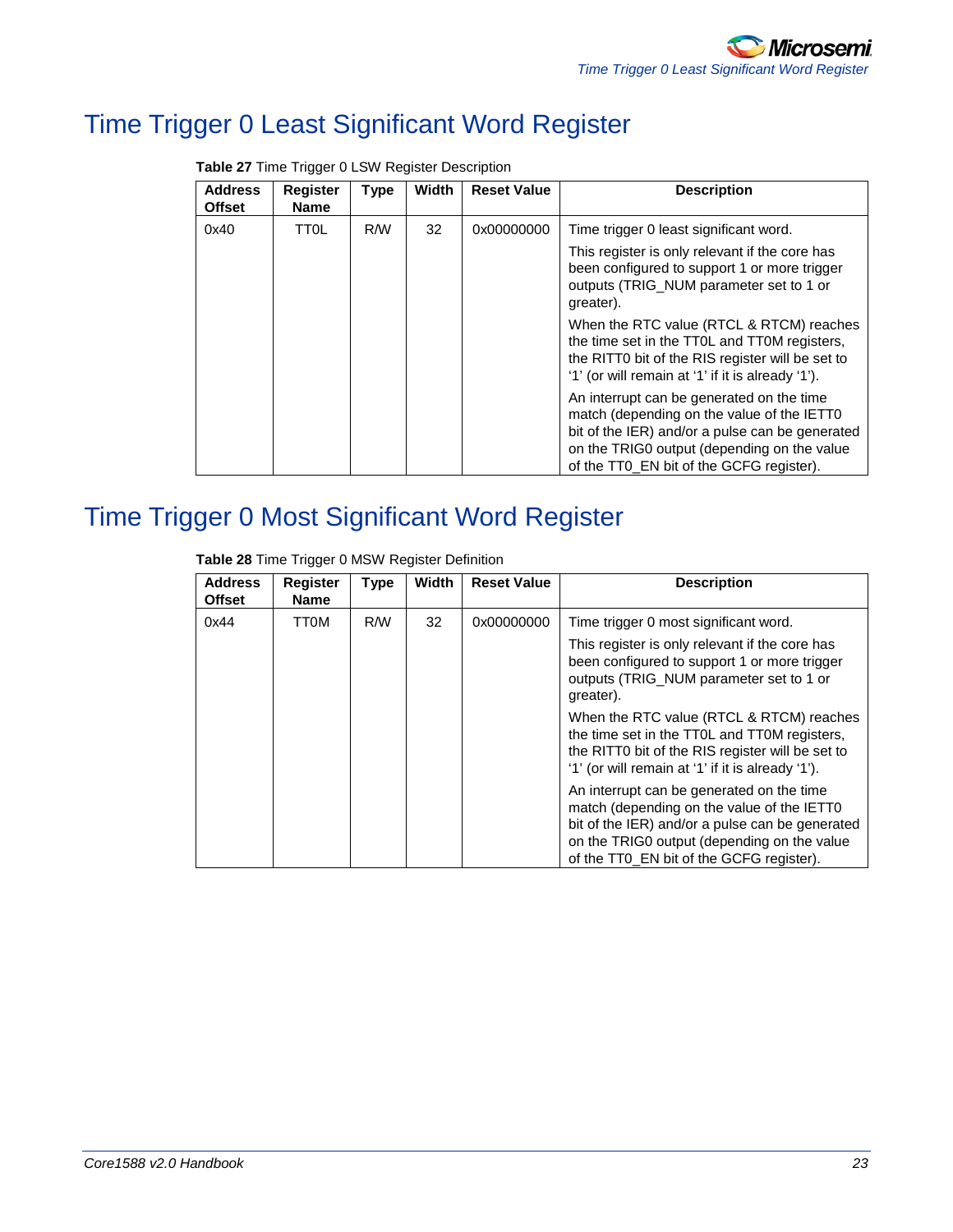

## <span id="page-23-0"></span>Time Trigger 1 Least Significant Word Register

| <b>Address</b><br><b>Offset</b> | <b>Register</b><br><b>Name</b> | <b>Type</b> | <b>Width</b> | <b>Reset Value</b> | <b>Description</b>                                                                                                                                                                                                                    |
|---------------------------------|--------------------------------|-------------|--------------|--------------------|---------------------------------------------------------------------------------------------------------------------------------------------------------------------------------------------------------------------------------------|
| 0x48                            | TT1L                           | R/W         | 32           | 0x00000000         | Time trigger 1 least significant word.                                                                                                                                                                                                |
|                                 |                                |             |              |                    | This register is only relevant if the core has<br>been configured to support 2 or more trigger<br>outputs (TRIG_NUM parameter set to 2 or<br>greater).                                                                                |
|                                 |                                |             |              |                    | When the RTC value (RTCL & RTCM) reaches<br>the time set in the TT1L and TT1M registers,<br>the RITT1 bit of the RIS register will be set to<br>'1' (or will remain at '1' if it is already '1').                                     |
|                                 |                                |             |              |                    | An interrupt can be generated on the time<br>match (depending on the value of the IETT1<br>bit of the IER) and/or a pulse can be generated<br>on the TRIG1 output (depending on the value<br>of the TT1_EN bit of the GCFG register). |

**Table 29** Time Trigger 1 LSW Register Description

# <span id="page-23-1"></span>Time Trigger 1 Most Significant Word Register

**Table 30** Time Trigger 1 MSW Register Description

| <b>Address</b><br><b>Offset</b> | <b>Register</b><br><b>Name</b> | <b>Type</b> | <b>Width</b> | <b>Reset Value</b> | <b>Description</b>                                                                                                                                                                                                                    |
|---------------------------------|--------------------------------|-------------|--------------|--------------------|---------------------------------------------------------------------------------------------------------------------------------------------------------------------------------------------------------------------------------------|
| 0x4C                            | TT1M                           | R/W         | 32           | 0x00000000         | Time trigger 1 most significant word.<br>This register is only relevant if the core has<br>been configured to support 2 or more trigger<br>outputs (TRIG NUM parameter set to 2 or                                                    |
|                                 |                                |             |              |                    | greater).<br>When the RTC value (RTCL & RTCM) reaches<br>the time set in the TT1L and TT1M registers.<br>the RITT1 bit of the RIS register will be set to<br>'1' (or will remain at '1' if it is already '1').                        |
|                                 |                                |             |              |                    | An interrupt can be generated on the time<br>match (depending on the value of the IETT1<br>bit of the IER) and/or a pulse can be generated<br>on the TRIG1 output (depending on the value<br>of the TT1_EN bit of the GCFG register). |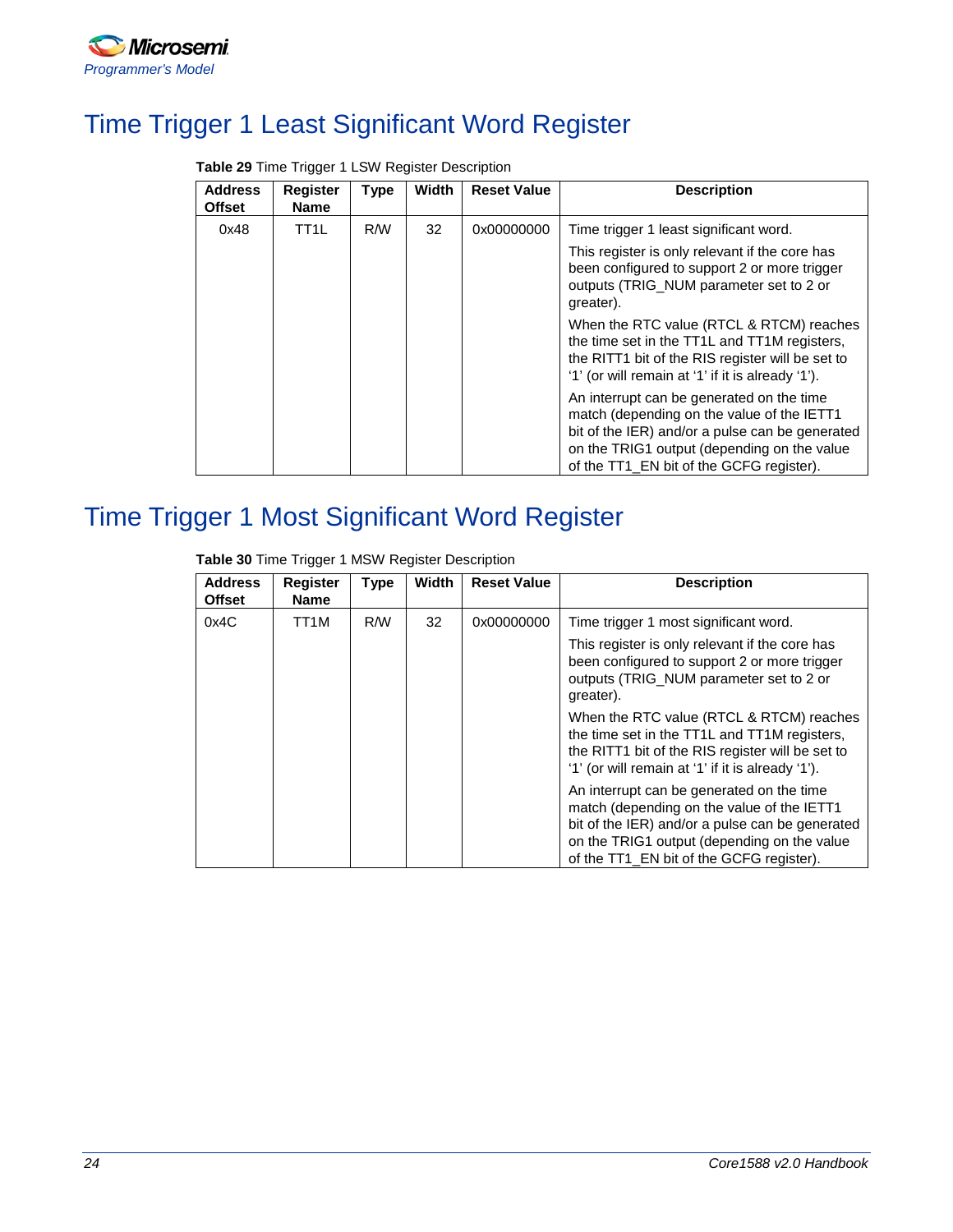# <span id="page-24-0"></span>Time Trigger 2 Least Significant Word Register

| <b>Address</b><br><b>Offset</b> | <b>Register</b><br><b>Name</b> | Type | Width | <b>Reset Value</b> | <b>Description</b>                                                                                                                                                                                                                    |
|---------------------------------|--------------------------------|------|-------|--------------------|---------------------------------------------------------------------------------------------------------------------------------------------------------------------------------------------------------------------------------------|
| 0x50                            | TT2L                           | R/W  | 32    | 0x00000000         | Time trigger 2 least significant word.                                                                                                                                                                                                |
|                                 |                                |      |       |                    | This register is only relevant if the core has<br>been configured to support 3 trigger outputs<br>(TRIG_NUM parameter set to 3).                                                                                                      |
|                                 |                                |      |       |                    | When the RTC value (RTCL & RTCM) reaches<br>the time set in the TT2L and TT2M registers,<br>the RITT2 bit of the RIS register will be set to<br>'1' (or will remain at '1' if it is already '1').                                     |
|                                 |                                |      |       |                    | An interrupt can be generated on the time<br>match (depending on the value of the IETT2<br>bit of the IER) and/or a pulse can be generated<br>on the TRIG2 output (depending on the value<br>of the TT2_EN bit of the GCFG register). |

**Table 31** Time Trigger 2 LSW Register Description

## <span id="page-24-1"></span>Time Trigger 2 Most Significant Word Register

| <b>Address</b><br><b>Offset</b> | <b>Register</b><br><b>Name</b> | <b>Type</b> | Width | <b>Reset Value</b> | <b>Description</b>                                                                                                                                                                                                                    |
|---------------------------------|--------------------------------|-------------|-------|--------------------|---------------------------------------------------------------------------------------------------------------------------------------------------------------------------------------------------------------------------------------|
| 0x54                            | TT2M                           | R/W         | 32    | 0x00000000         | Time trigger 2 most significant word.                                                                                                                                                                                                 |
|                                 |                                |             |       |                    | This register is only relevant if the core has<br>been configured to support 3 trigger outputs<br>(TRIG_NUM parameter set to 3).                                                                                                      |
|                                 |                                |             |       |                    | When the RTC value (RTCL & RTCM) reaches<br>the time set in the TT2L and TT2M registers,<br>the RITT2 bit of the RIS register will be set to<br>'1' (or will remain at '1' if it is already '1').                                     |
|                                 |                                |             |       |                    | An interrupt can be generated on the time<br>match (depending on the value of the IETT2<br>bit of the IER) and/or a pulse can be generated<br>on the TRIG2 output (depending on the value<br>of the TT2_EN bit of the GCFG register). |

**Table 32** Time Trigger 2 MSW Register Description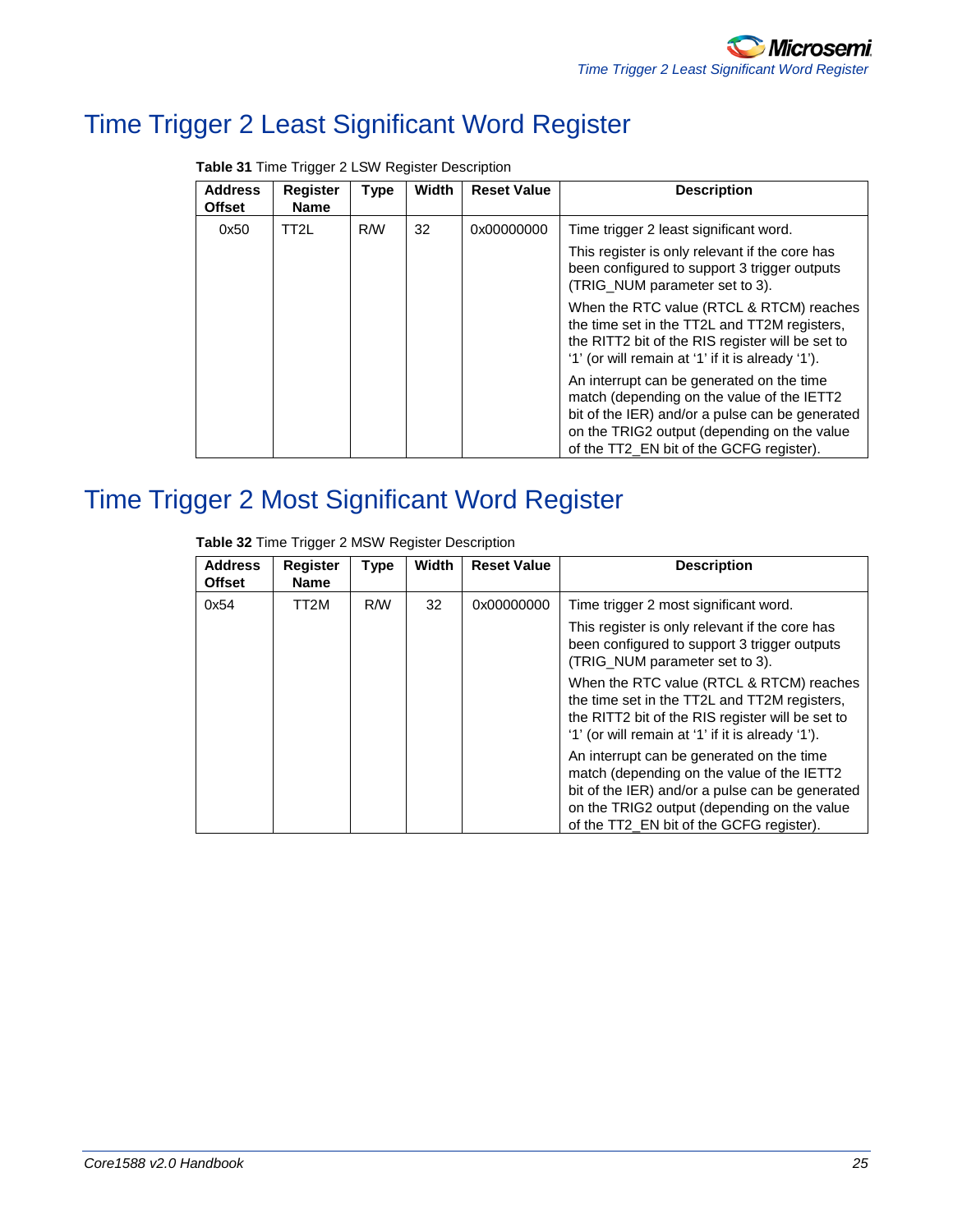

# <span id="page-25-0"></span>Latch 0 Least Significant Word Register

| <b>Address</b><br><b>Offset</b> | <b>Register</b><br><b>Name</b> | <b>Type</b> | <b>Width</b> | <b>Reset Value</b> | <b>Description</b>                                                                                                                                                                                                                                                                 |
|---------------------------------|--------------------------------|-------------|--------------|--------------------|------------------------------------------------------------------------------------------------------------------------------------------------------------------------------------------------------------------------------------------------------------------------------------|
| 0x58                            | LT <sub>0</sub> L              | R           | 32           | 0x00000000         | Latch 0 least significant word.                                                                                                                                                                                                                                                    |
|                                 |                                |             |              |                    | This register is only relevant if the core has<br>been configured to support 1 or more latch<br>inputs (LATCH_NUM parameter set to 1 or<br>greater).                                                                                                                               |
|                                 |                                |             |              |                    | When a rising edge is detected on the<br>LATCHO input, the value in the RTCL register<br>will be stored in this register if the LT0_EN bit<br>of the GCFG register is set to '1'.                                                                                                  |
|                                 |                                |             |              |                    | This register will hold its current value if the<br>LT0_EN bit of the GCFG register is '0'.                                                                                                                                                                                        |
|                                 |                                |             |              |                    | The detection of a rising edge on the LATCH0<br>input will also cause the RILT0 bit of the RIS<br>register to be set to '1' (if it is not already set to<br>'1'). This can in turn cause assertion of the INT<br>interrupt output if the IELT0 bit of the IER is set<br>to $'1'$ . |

### **Table 33** Latch 0 LSW Register Description

# <span id="page-25-1"></span>Latch 0 Most Significant Word Register

**Table 34** Latch 0 MSW Register Description

| <b>Address</b><br><b>Offset</b> | <b>Register</b><br><b>Name</b> | Type | Width | <b>Reset Value</b> | <b>Description</b>                                                                                                                                                                                                                                                                 |
|---------------------------------|--------------------------------|------|-------|--------------------|------------------------------------------------------------------------------------------------------------------------------------------------------------------------------------------------------------------------------------------------------------------------------------|
| 0x5C                            | LTOM                           | R    | 32    | 0x00000000         | Latch 0 most significant word.                                                                                                                                                                                                                                                     |
|                                 |                                |      |       |                    | This register is only relevant if the core has<br>been configured to support 1 or more latch<br>inputs (LATCH NUM parameter set to 1 or<br>greater).                                                                                                                               |
|                                 |                                |      |       |                    | When a rising edge is detected on the<br>LATCHO input, the value in the RTCM register<br>will be stored in this register if the LT0_EN bit<br>of the GCFG register is set to '1'.                                                                                                  |
|                                 |                                |      |       |                    | This register will hold its current value if the<br>LT0_EN bit of the GCFG register is '0'.                                                                                                                                                                                        |
|                                 |                                |      |       |                    | The detection of a rising edge on the LATCH0<br>input will also cause the RILT0 bit of the RIS<br>register to be set to '1' (if it is not already set to<br>'1'). This can in turn cause assertion of the INT<br>interrupt output if the IELT0 bit of the IER is set<br>to $'1'$ . |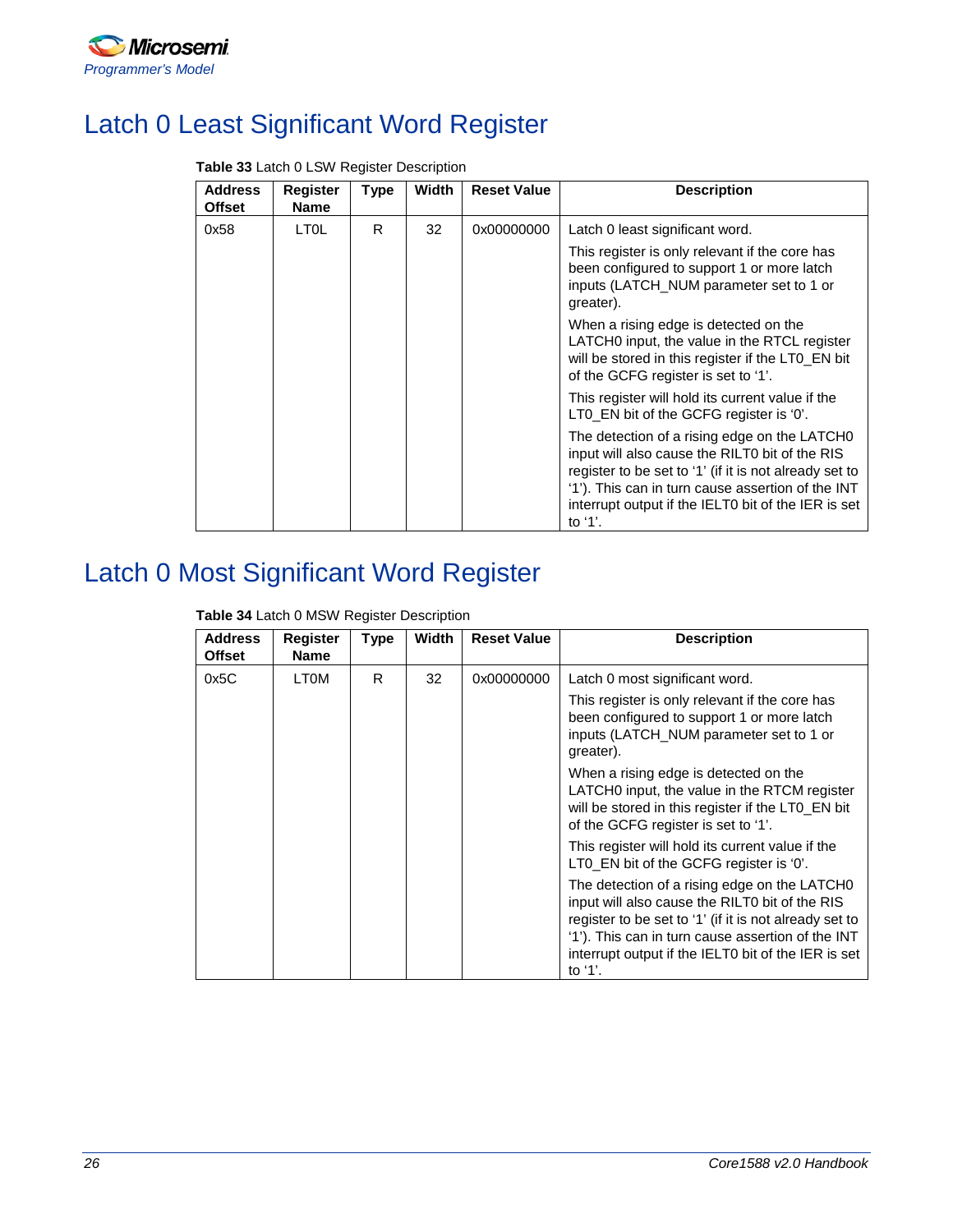# <span id="page-26-0"></span>Latch 1 Least Significant Word Register

| LT <sub>1</sub> L |   |    |            |                                                                                                                                                                                                                                                                                    |
|-------------------|---|----|------------|------------------------------------------------------------------------------------------------------------------------------------------------------------------------------------------------------------------------------------------------------------------------------------|
|                   | R | 32 | 0x00000000 | Latch 1 least significant word.                                                                                                                                                                                                                                                    |
|                   |   |    |            | This register is only relevant if the core has<br>been configured to support 2 or more latch<br>inputs (LATCH_NUM parameter set to 2 or<br>greater).                                                                                                                               |
|                   |   |    |            | When a rising edge is detected on the<br>LATCH1 input, the value in the RTCL register<br>will be stored in this register if the LT1_EN bit<br>of the GCFG register is set to '1'.                                                                                                  |
|                   |   |    |            | This register will hold its current value if the<br>LT1_EN bit of the GCFG register is '0'.                                                                                                                                                                                        |
|                   |   |    |            | The detection of a rising edge on the LATCH1<br>input will also cause the RILT1 bit of the RIS<br>register to be set to '1' (if it is not already set to<br>'1'). This can in turn cause assertion of the INT<br>interrupt output if the IELT0 bit of the IER is set<br>to $'1'$ . |
|                   |   |    |            |                                                                                                                                                                                                                                                                                    |

**Table 35** Latch 1 LSW Register Description

# <span id="page-26-1"></span>Latch 1 Most Significant Word Register

| Table 36 Latch 1 MSW Register Description |  |
|-------------------------------------------|--|
|-------------------------------------------|--|

| <b>Address</b><br><b>Offset</b> | <b>Register</b><br><b>Name</b> | <b>Type</b> | Width | <b>Reset Value</b> | <b>Description</b>                                                                                                                                                                                                                                                                 |
|---------------------------------|--------------------------------|-------------|-------|--------------------|------------------------------------------------------------------------------------------------------------------------------------------------------------------------------------------------------------------------------------------------------------------------------------|
| 0x64                            | LT1M                           | R           | 32    | 0x00000000         | Latch 1 most significant word.                                                                                                                                                                                                                                                     |
|                                 |                                |             |       |                    | This register is only relevant if the core has<br>been configured to support 2 or more latch<br>inputs (LATCH_NUM parameter set to 2 or<br>greater).                                                                                                                               |
|                                 |                                |             |       |                    | When a rising edge is detected on the<br>LATCH1 input, the value in the RTCM register<br>will be stored in this register if the LT1_EN bit<br>of the GCFG register is set to '1'.                                                                                                  |
|                                 |                                |             |       |                    | This register will hold its current value if the<br>LT1_EN bit of the GCFG register is '0'.                                                                                                                                                                                        |
|                                 |                                |             |       |                    | The detection of a rising edge on the LATCH1<br>input will also cause the RILT1 bit of the RIS<br>register to be set to '1' (if it is not already set to<br>'1'). This can in turn cause assertion of the INT<br>interrupt output if the IELT1 bit of the IER is set<br>to $'1'$ . |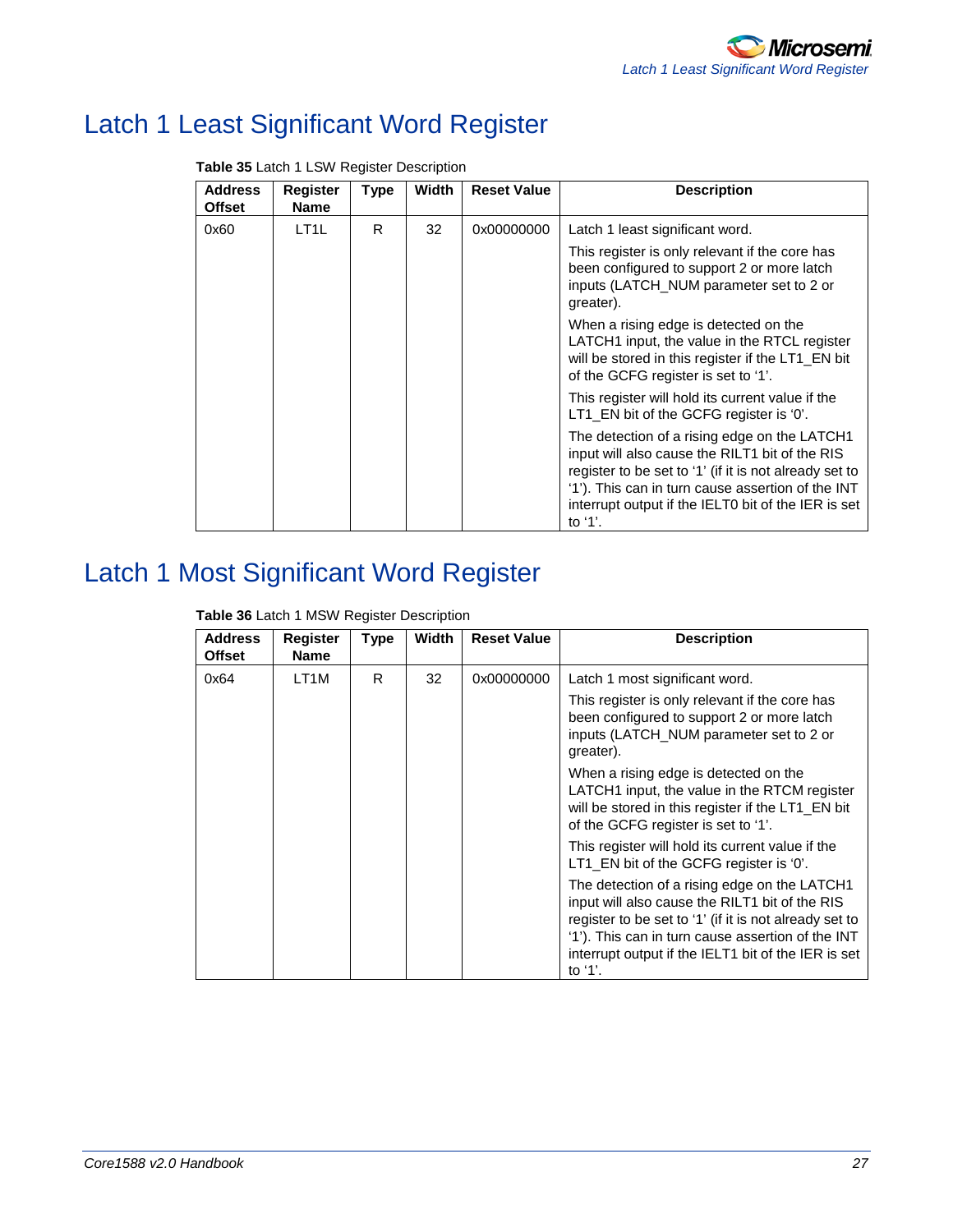

# <span id="page-27-0"></span>Latch 2 Least Significant Word Register

| <b>Address</b><br><b>Offset</b> | <b>Register</b><br><b>Name</b> | <b>Type</b> | Width | <b>Reset Value</b> | <b>Description</b>                                                                                                                                                                                                                                                                 |
|---------------------------------|--------------------------------|-------------|-------|--------------------|------------------------------------------------------------------------------------------------------------------------------------------------------------------------------------------------------------------------------------------------------------------------------------|
| 0x68                            | LT2L                           | R           | 32    | 0x00000000         | Latch 2 least significant word.                                                                                                                                                                                                                                                    |
|                                 |                                |             |       |                    | This register is only relevant if the core has<br>been configured to support 3 latch inputs<br>(LATCH_NUM parameter set to 3).                                                                                                                                                     |
|                                 |                                |             |       |                    | When a rising edge is detected on the<br>LATCH2 input, the value in the RTCL register<br>will be stored in this register if the LT2_EN bit<br>of the GCFG register is set to '1'.                                                                                                  |
|                                 |                                |             |       |                    | This register will hold its current value if the<br>LT2_EN bit of the GCFG register is '0'.                                                                                                                                                                                        |
|                                 |                                |             |       |                    | The detection of a rising edge on the LATCH2<br>input will also cause the RILT2 bit of the RIS<br>register to be set to '1' (if it is not already set to<br>'1'). This can in turn cause assertion of the INT<br>interrupt output if the IELT2 bit of the IER is set<br>to $'1'$ . |

#### **Table 37** Latch 2 LSW Register Description

# <span id="page-27-1"></span>Latch 2 Most Significant Word Register

| <b>Table 38</b> Latch 2 MSW Register Description |  |
|--------------------------------------------------|--|
|--------------------------------------------------|--|

| <b>Address</b><br><b>Offset</b> | <b>Register</b><br><b>Name</b> | <b>Type</b> | Width | <b>Reset Value</b> | <b>Description</b>                                                                                                                                                                                                                                                                 |
|---------------------------------|--------------------------------|-------------|-------|--------------------|------------------------------------------------------------------------------------------------------------------------------------------------------------------------------------------------------------------------------------------------------------------------------------|
| 0x6C                            | LT2M                           | R           | 32    | 0x00000000         | Latch 2 most significant word.                                                                                                                                                                                                                                                     |
|                                 |                                |             |       |                    | This register is only relevant if the core has<br>been configured to support 3 latch inputs<br>(LATCH_NUM parameter set to 3).                                                                                                                                                     |
|                                 |                                |             |       |                    | When a rising edge is detected on the<br>LATCH2 input, the value in the RTCM register<br>will be stored in this register if the LT2_EN bit<br>of the GCFG register is set to '1'.                                                                                                  |
|                                 |                                |             |       |                    | This register will hold its current value if the<br>LT2 EN bit of the GCFG register is '0'.                                                                                                                                                                                        |
|                                 |                                |             |       |                    | The detection of a rising edge on the LATCH2<br>input will also cause the RILT2 bit of the RIS<br>register to be set to '1' (if it is not already set to<br>'1'). This can in turn cause assertion of the INT<br>interrupt output if the IELT2 bit of the IER is set<br>to $'1'$ . |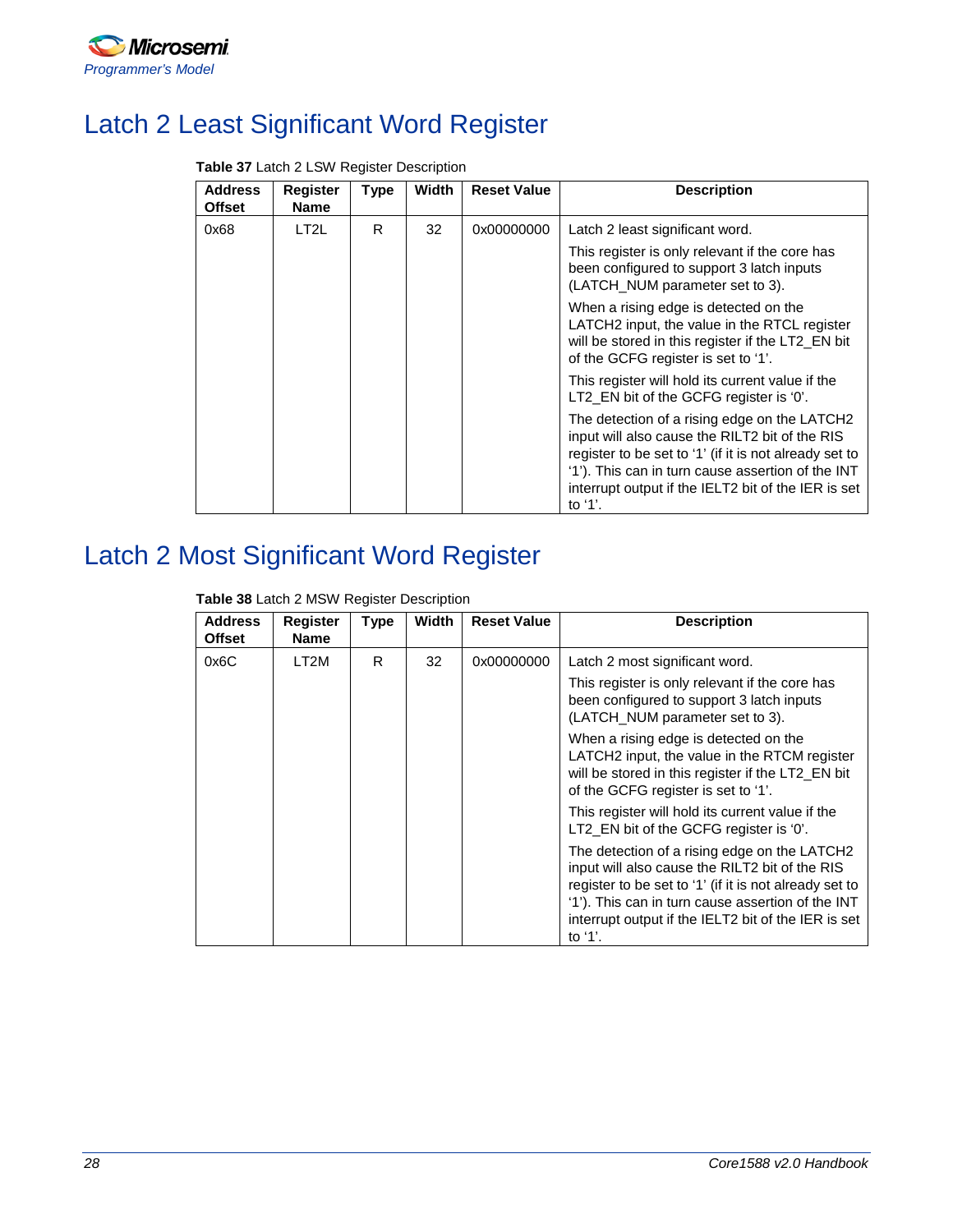

# <span id="page-28-0"></span>Interfaces

## <span id="page-28-1"></span>**Parameters**

**Table 39** Core1588 Parameter Descriptions

| Parameter Name | Valid Range | <b>Default Value</b> | <b>Description</b>        |
|----------------|-------------|----------------------|---------------------------|
| TRIG NUM       | 0 to 3      |                      | Number of trigger outputs |
| LATCH NUM      | 0 to 3      |                      | Number of latch inputs    |

### <span id="page-28-2"></span>**Ports**

**Table 40** Core1588 Port Descriptions

| <b>Parameter Name</b> | <b>Valid Range</b> | <b>Default Value</b>                                                                                                                                                          |
|-----------------------|--------------------|-------------------------------------------------------------------------------------------------------------------------------------------------------------------------------|
| <b>PCLK</b>           | In                 | APB clock                                                                                                                                                                     |
| <b>PRESETN</b>        | In                 | APB reset                                                                                                                                                                     |
| PADDR[6:0]            | In                 | APB address                                                                                                                                                                   |
| <b>PSEL</b>           | In.                | APB select                                                                                                                                                                    |
| <b>PENABLE</b>        | In.                | APB enable                                                                                                                                                                    |
| <b>PWRITE</b>         | <b>In</b>          | APB write                                                                                                                                                                     |
| PWDATA[31:0]          | $\ln$              | APB write data                                                                                                                                                                |
| PRDATA[31:0]          | Out                | APB read data                                                                                                                                                                 |
| <b>PREADY</b>         | Out                | APB ready                                                                                                                                                                     |
| <b>PSLVERR</b>        | Out                | APB slave error                                                                                                                                                               |
| <b>INT</b>            | Out                | Interrupt signal                                                                                                                                                              |
| RMII_CLK              | In.                | RMII clock                                                                                                                                                                    |
| RMII_CRSDV            | In                 | RMII carrier sense/data valid                                                                                                                                                 |
| RMII_RXD[1:0]         | In                 | RMII receive data                                                                                                                                                             |
| RMII_RXER             | In                 | RMII receive error                                                                                                                                                            |
| RMII_TXD[1:0]         | In.                | RMII transmit data                                                                                                                                                            |
| RMII_TXEN             | In                 | RMII transmit enable                                                                                                                                                          |
| TRIG0                 | Out                | Trigger 0                                                                                                                                                                     |
|                       |                    | A one clock cycle pulse (in the RMII_CLK clock domain) is<br>generated on this output when the internal RTC value reaches the<br>value preset in the TT0L and TT0M registers. |
| TRIG1                 | Out                | Trigger 1                                                                                                                                                                     |
|                       |                    | A one clock cycle pulse (in the RMII_CLK clock domain) is<br>generated on this output when the internal RTC value reaches the<br>value preset in the TT1L and TT1M registers. |
| TRIG <sub>2</sub>     | Out                | Trigger 2                                                                                                                                                                     |
|                       |                    | A one clock cycle pulse (in the RMII_CLK clock domain) is<br>generated on this output when the internal RTC value reaches the<br>value preset in the TT2L and TT2M registers. |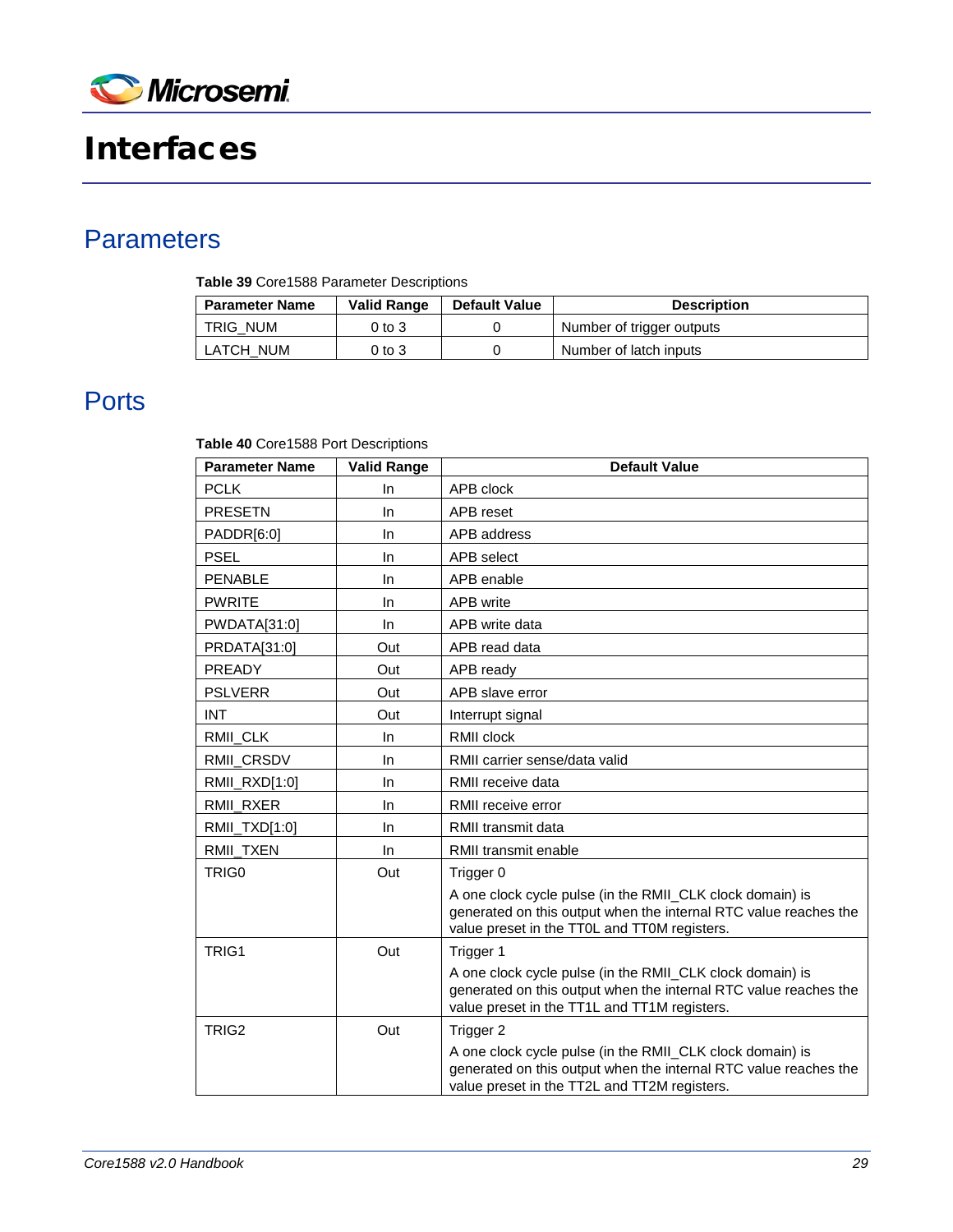

| LATCH <sub>0</sub> | In. | Latch $0$                                                                                                           |
|--------------------|-----|---------------------------------------------------------------------------------------------------------------------|
|                    |     | When a rising edge is detected on this input, the current RTC value<br>is latched into the LT0L and LT0M registers. |
| LATCH <sub>1</sub> | In. | Latch 1                                                                                                             |
|                    |     | When a rising edge is detected on this input, the current RTC value<br>is latched into the LT1L and LT1M registers. |
| LATCH <sub>2</sub> | In  | Latch 2                                                                                                             |
|                    |     | When a rising edge is detected on this input, the current RTC value<br>is latched into the LT2L and LT2M registers. |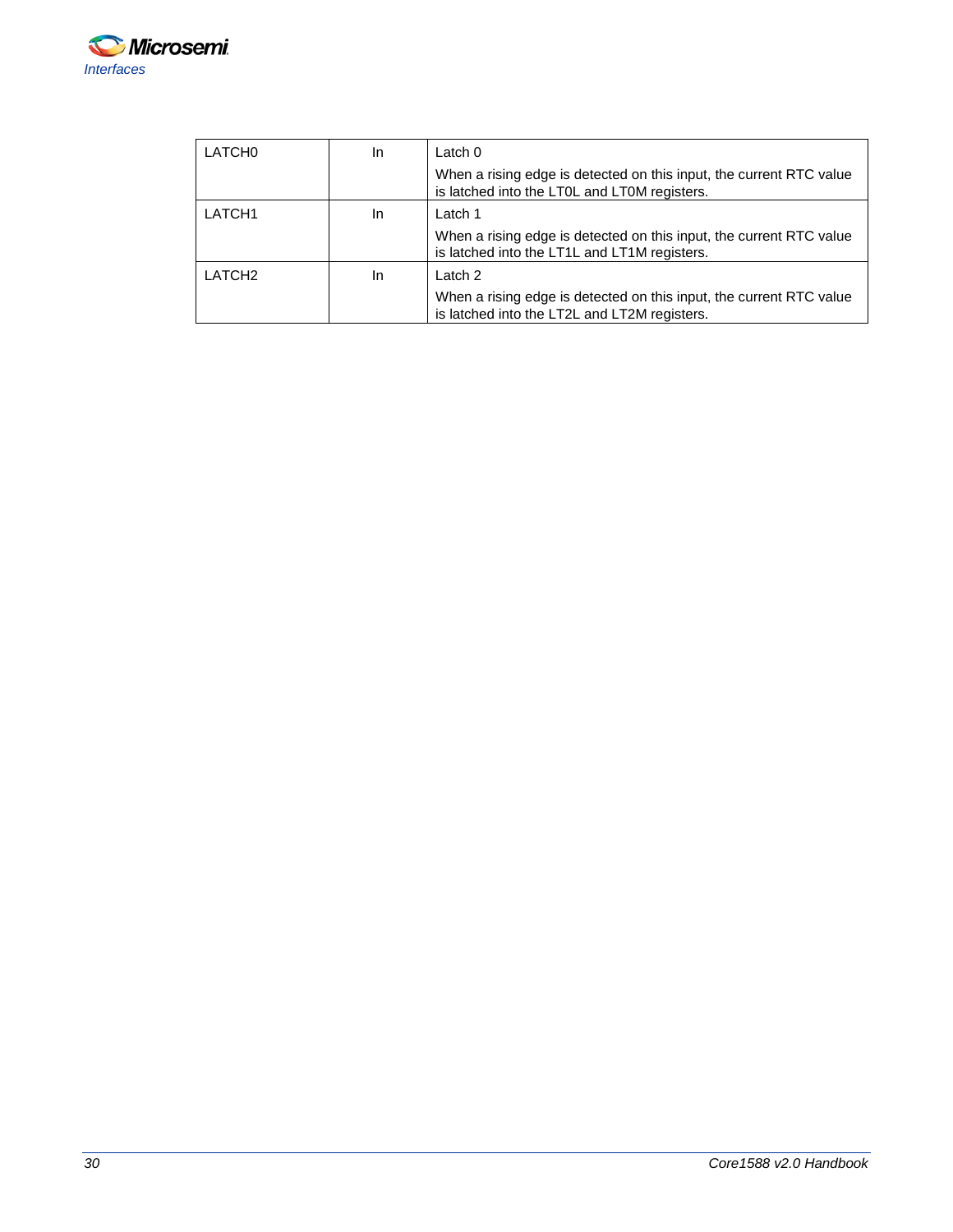

# <span id="page-30-0"></span>Tool Flows

### <span id="page-30-1"></span>**Licensing**

Core1588 is licensed in two ways: Obfuscated and RTL.

### **Obfuscated**

Complete RTL code is provided for the core, enabling the core to be instantiated, configured, and generated within SmartDesign. Simulation, Synthesis, and Layout can be performed with Libero Integrated Design Environment (IDE). The RTL code for the core is obfuscated.

### **RTL**

Complete RTL source code is provided for the core.

### <span id="page-30-2"></span>**SmartDesign**

Core1588 is available for download to the SmartDesign IP Catalog via the Libero IDE web repository. For information on using SmartDesign to instantiate, configure, connect, and generate cores, refer to the Libero IDE online help.

[Figure 5](#page-30-3) shows an example of an instantiated view of Core1588 on the SmartDesign canvas. The core can be configured using its configuration GUI, as shown in Figure 6.



<span id="page-30-3"></span>**Figure 5** Example Instantiation of Core1588 on SmartDesign Canvas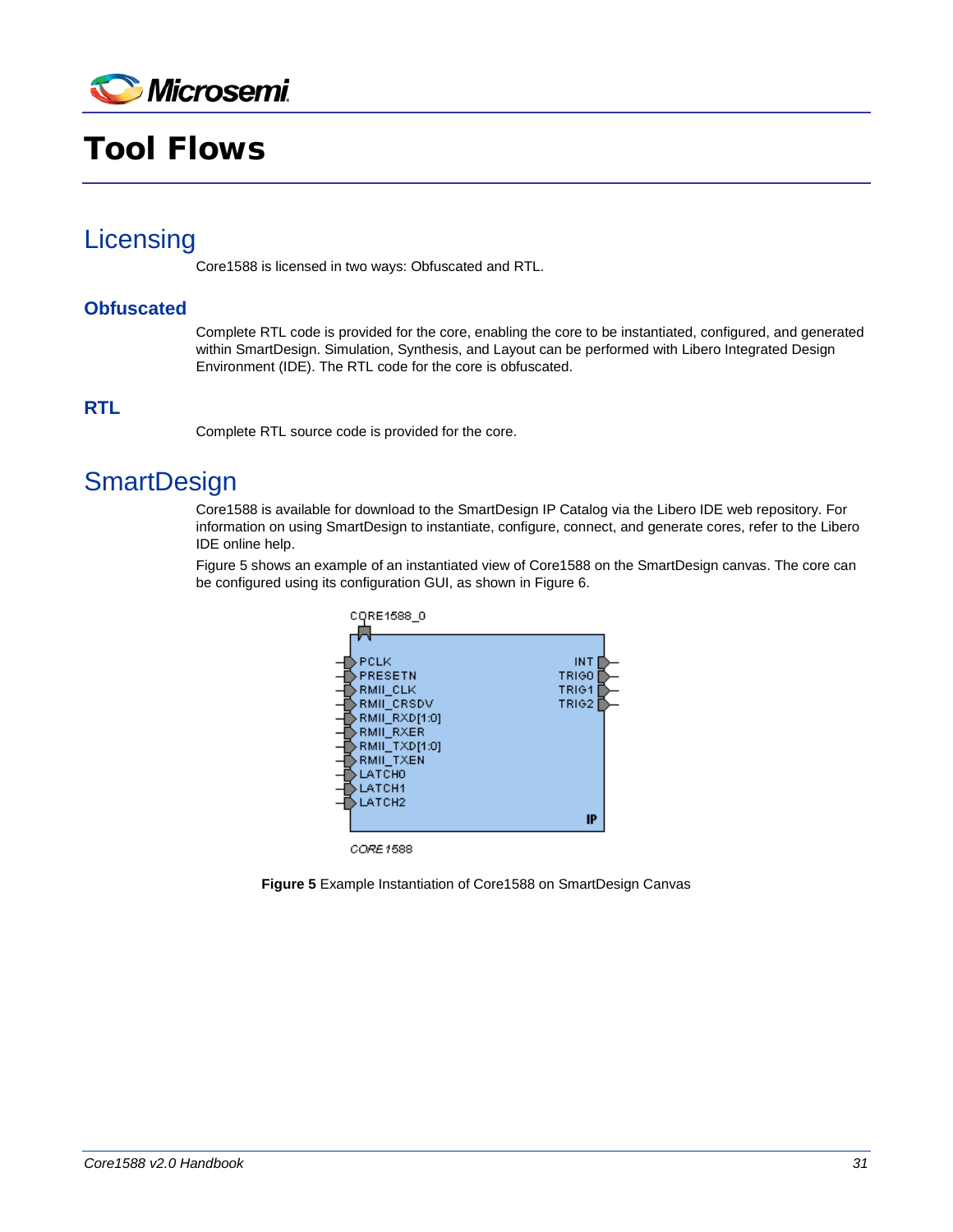

| Configuring CORE1588_0 (CORE15  _ |  |  |
|-----------------------------------|--|--|
| Configuration                     |  |  |
| <b>Trigger Outputs</b>            |  |  |
| Number of Trigger Outputs:<br>3.  |  |  |
| Latch Inputs                      |  |  |
| Number of Latch Inputs:  <br>з.   |  |  |
| Testbench:<br>User                |  |  |
| License:                          |  |  |
| Obfuscated<br>$\odot$ rtl         |  |  |
| Cancel<br>ОК<br>Help              |  |  |

**Figure 6** Core1588 Configuration GUI

### <span id="page-31-0"></span>Simulation Flow

SmartDesign and Libero IDE facilitate running a user testbench for Core1588. To run the user testbench, set the Testbench configuration option to User in the Core1588 configuration GUI before generating the design. After generation, set the design root to be the Core1588 instance and click the Simulation (ModelSim) button. ModelSim will launch and run the unit test.

## <span id="page-31-1"></span>Synthesis in Libero IDE

To run synthesis with the configuration selected in the configuration GUI, set the design root appropriately and click the Synthesis icon in Libero IDE to launch the Synplicity synthesis tool. Click the Run button in the synthesis window to run synthesis.

## <span id="page-31-2"></span>Place and Route in Libero IDE

Having set the design root appropriately and run Synthesis, click the Place&Route icon in Libero IDE to invoke Designer.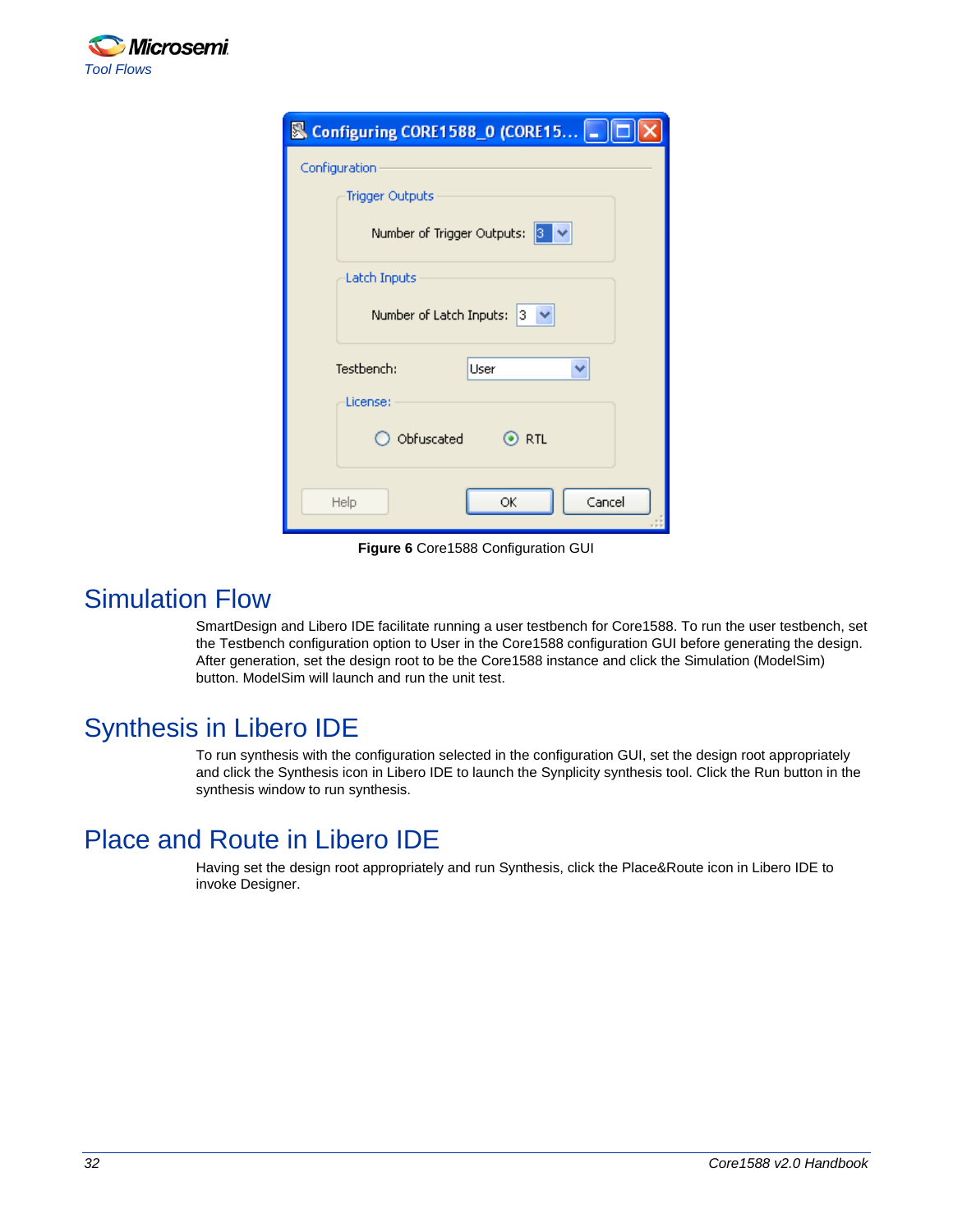

# <span id="page-32-0"></span>Application Hints

### <span id="page-32-1"></span>Connecting Core1588 in SmartDesign

This chapter provides various hints to ease the process of implementation and integration of Core1588 into your design.

[Figure 7](#page-32-2) shows a SmartDesign design that illustrates the connections required between Core1588 and the SmartFusion MSS. The MSS component has been configured to provide the RMII\_CLK clock signal (via its GLC output) which connects both to Core1588 and to the top level of the design so that it can drive the external PHY. The MSS has also been configured to provide clock and reset signals to drive the PCLK and PRESETN inputs of Core1588 and to provide an interrupt input (FABINT) to accept the interrupt signal from Core1588. The MSS has been configured to make the RMII MAC-PHY interface available to the fabric and these signals, named MAC\_0\_CAPTURE\_\* on the MSS component, connect to the RMII\_\* inputs of Core1588. Finally, the MSS has been configured to provide an APB master interface to the fabric and this connects to Core1588's APB interface through the CoreAPB3 bus component.



<span id="page-32-2"></span>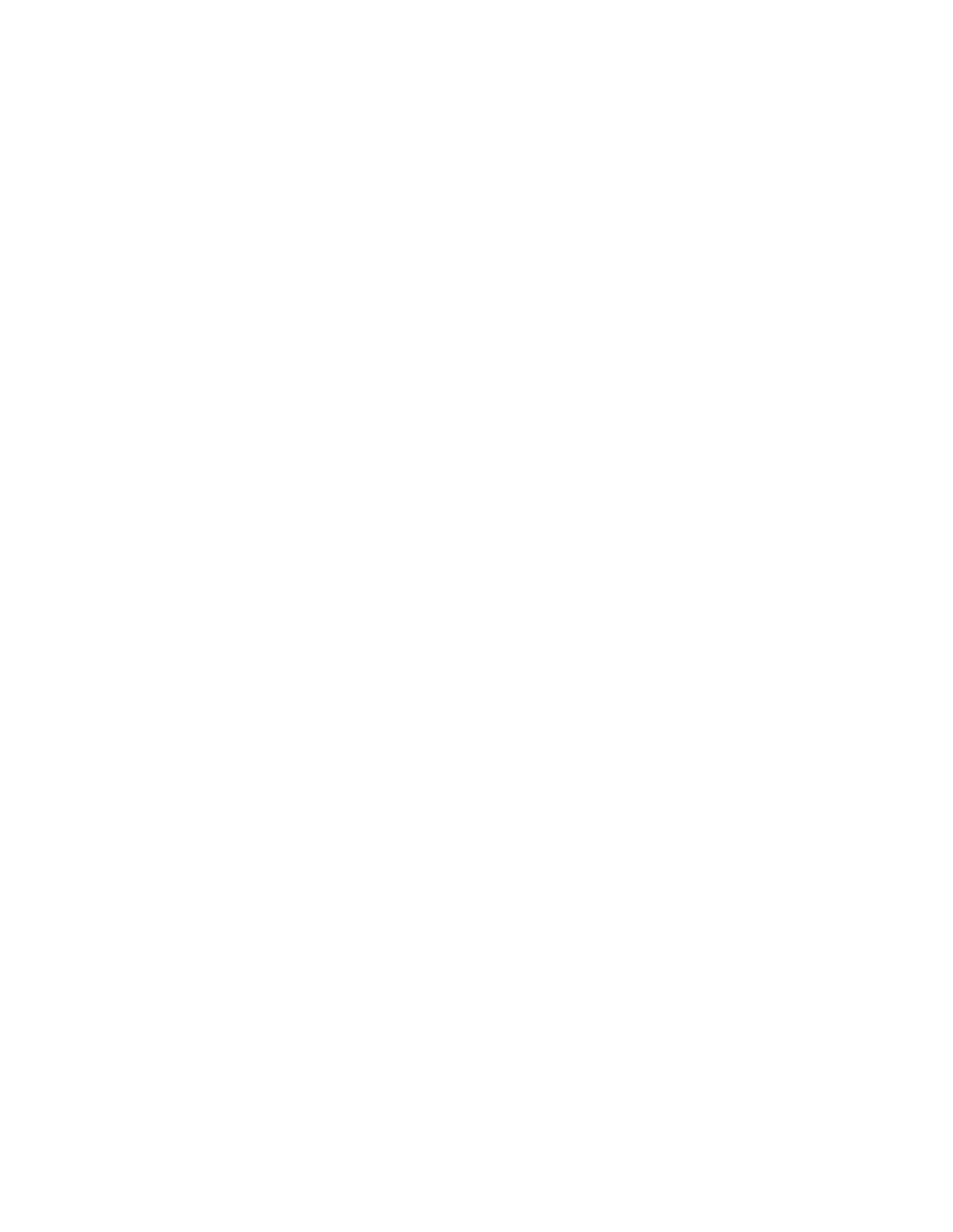

# <span id="page-34-0"></span>Ordering Information

## <span id="page-34-1"></span>Ordering Codes

Core1588 can be ordered through your local Sales Representative. It should be ordered using the following number scheme: Core1588-XX, where XX is listed i[n Table 41.](#page-34-2)

#### <span id="page-34-2"></span>**Table 41** Ordering Codes

| <b>XX</b>       | <b>Description</b>                          |
|-----------------|---------------------------------------------|
| OM              | RTL for Obfuscated RTL—multiple use license |
| RM <sup>-</sup> | RTL for RTL source — multiple-use license   |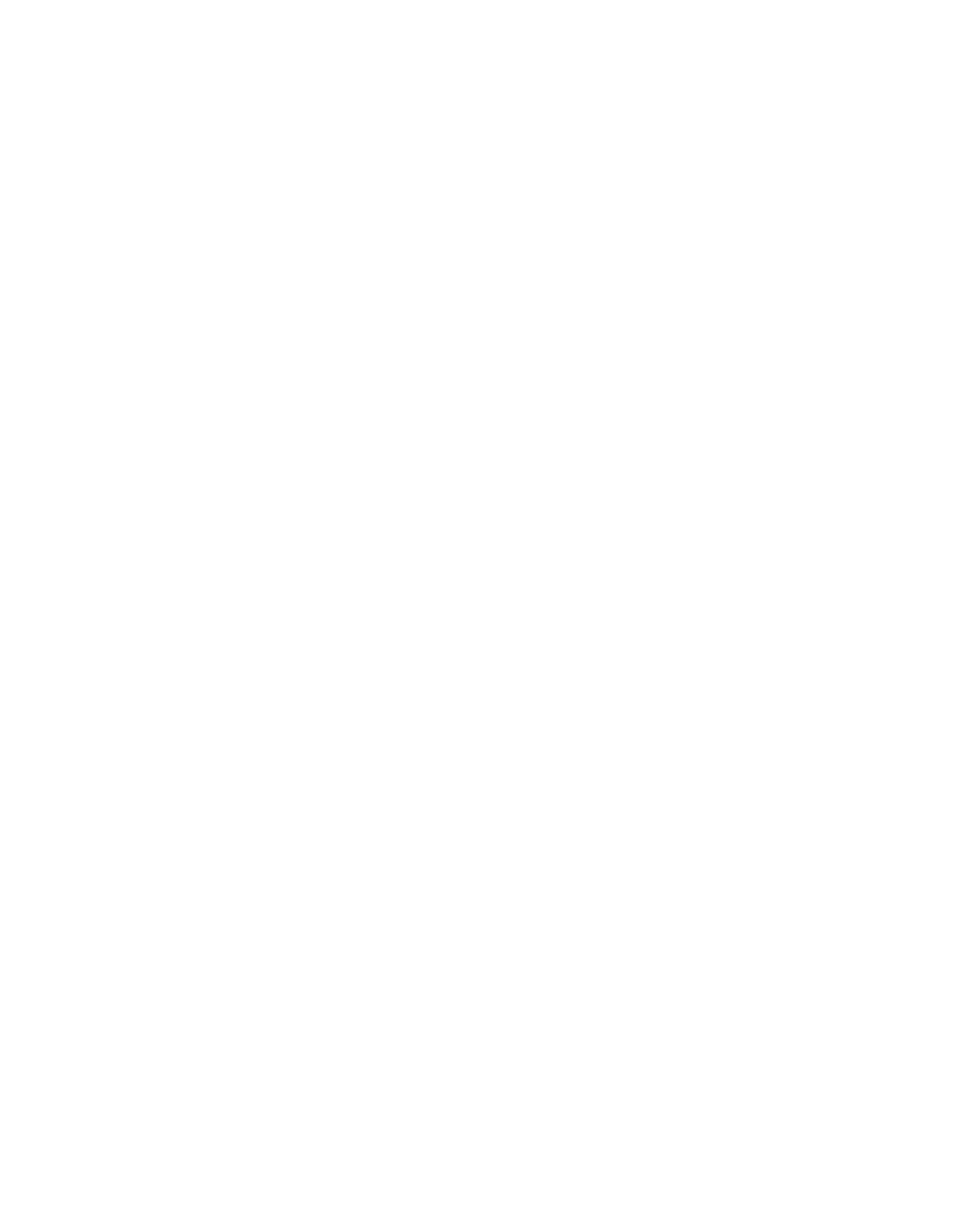

# <span id="page-36-0"></span>Product Support

Microsemi backs its products with various support services including Customer Service, a Customer Technical Support Center, a web site, an FTP site, electronic mail, and worldwide sales offices. This appendix contains information about contacting Microsemi SoC Products Group (formerly Actel) and using these support services.

### <span id="page-36-1"></span>Customer Service

Contact Customer Service for non-technical product support, such as product pricing, product upgrades, update information, order status, and authorization.

From Northeast and North Central U.S.A., call **650.318.4480** From Southeast and Southwest U.S.A., call **650. 318.4480** From South Central U.S.A., call **650.318.4434** From Northwest U.S.A., call **650.318.4434** From Canada, call **650.318.4480** From Europe, call **650.318.4252** or **+44 (0) 1276 401 500** From Japan, call **650.318.4743** From the rest of the world, call **650.318.4743** Fax, from anywhere in the world **650. 318.8044**

### **Customer Technical Support Center**

Microsemi staffs its Customer Technical Support Center with highly skilled engineers who can help answer your hardware, software, and design questions. The Customer Technical Support Center spends a great deal of time creating application notes and answers to FAQs. So, before you contact us, please visit our online resources. It is very likely we have already answered your questions.

### <span id="page-36-2"></span>Technical Support

Visit the Customer Support website [\(http://www.actel.com/support/search/default.aspx\)](http://www.actel.com/support/search/default.aspx) for more information and support. Many answers available on the searchable web resource include diagrams, illustrations, and links to other resources on website.

#### **Website**

You can browse a variety of technical and non-technical information on the SoC home page, at [http://www.actel.com/.](http://www.actel.com/)

### **Contacting the Customer Technical Support Center**

Highly skilled engineers staff the Technical Support Center from 7:00 A.M. to 6:00 P.M., Pacific Time, Monday through Friday. Several ways of contacting the Center follow:

#### **Email**

You can communicate your technical questions to our email address and receive answers back by email, fax, or phone. Also, if you have design problems, you can email your design files to receive assistance. We constantly monitor the email account throughout the day. When sending your request to us, please be sure to include your full name, company name, and your contact information for efficient processing of your request.

The technical support email address is [soc\\_tech@microsemi.com.](mailto:soc_tech@microsemi.com)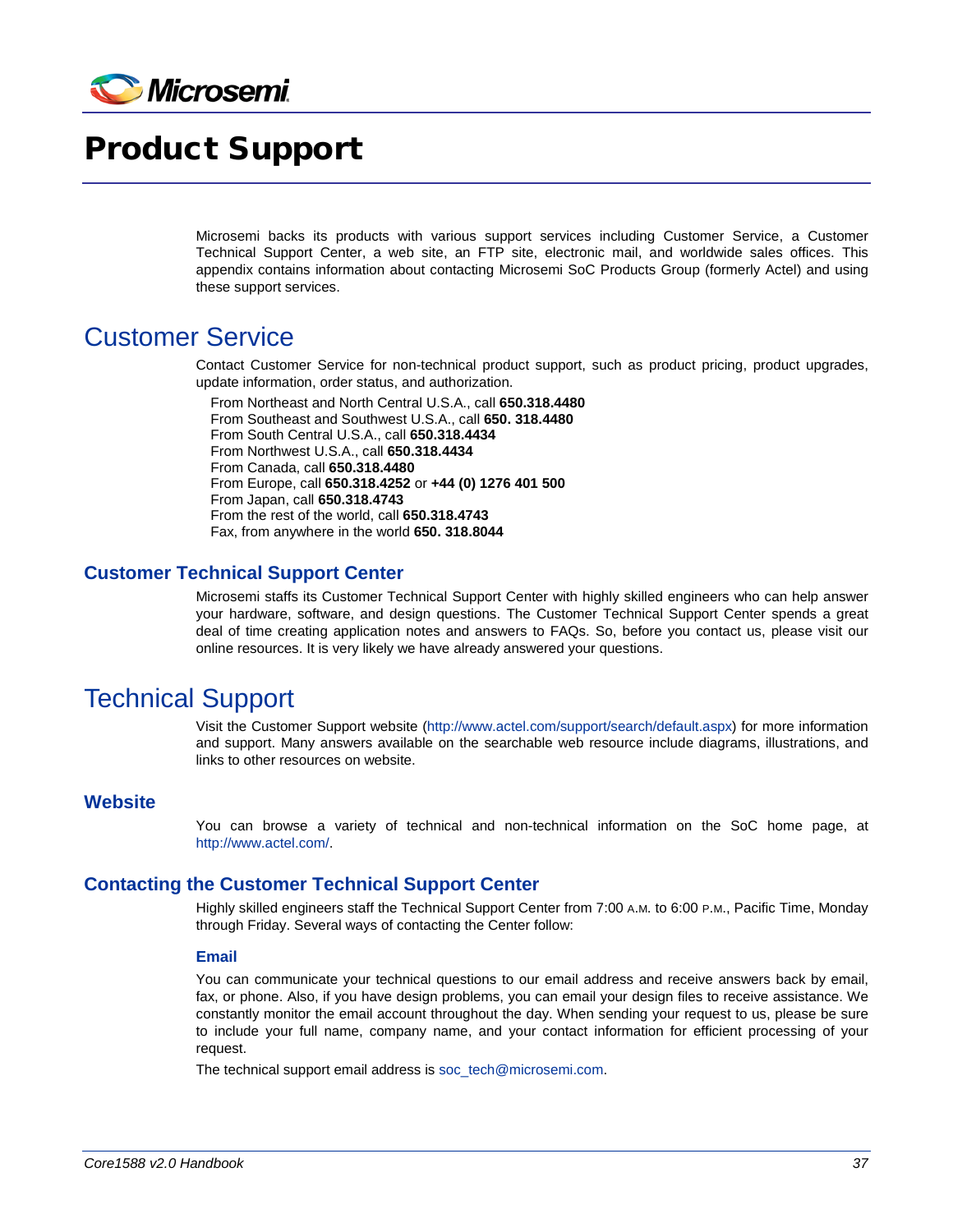

#### **Phone**

Our Technical Support Center answers all calls. The center retrieves information, such as your name, company name, phone number and your question, and then issues a case number. The Center then forwards the information to a queue where the first available application engineer receives the data and returns your call. The phone hours are from 7:00 A.M. to 6:00 P.M., Pacific Time, Monday through Friday. The Technical Support numbers are:

#### **650.318.4460 800.262.1060**

Customers needing assistance outside the US time zones can either contact technical support via email [\(soc\\_tech@microsemi.com\)](mailto:soc_tech@microsemi.com) or contact a local sales office. [Sales office listings](http://www.actel.com/company/contact/default.aspx) can be found a[t](http://www.actel.com/company/contact/default.aspx) [www.actel.com/company/contact/default.aspx.](http://www.actel.com/company/contact/default.aspx)